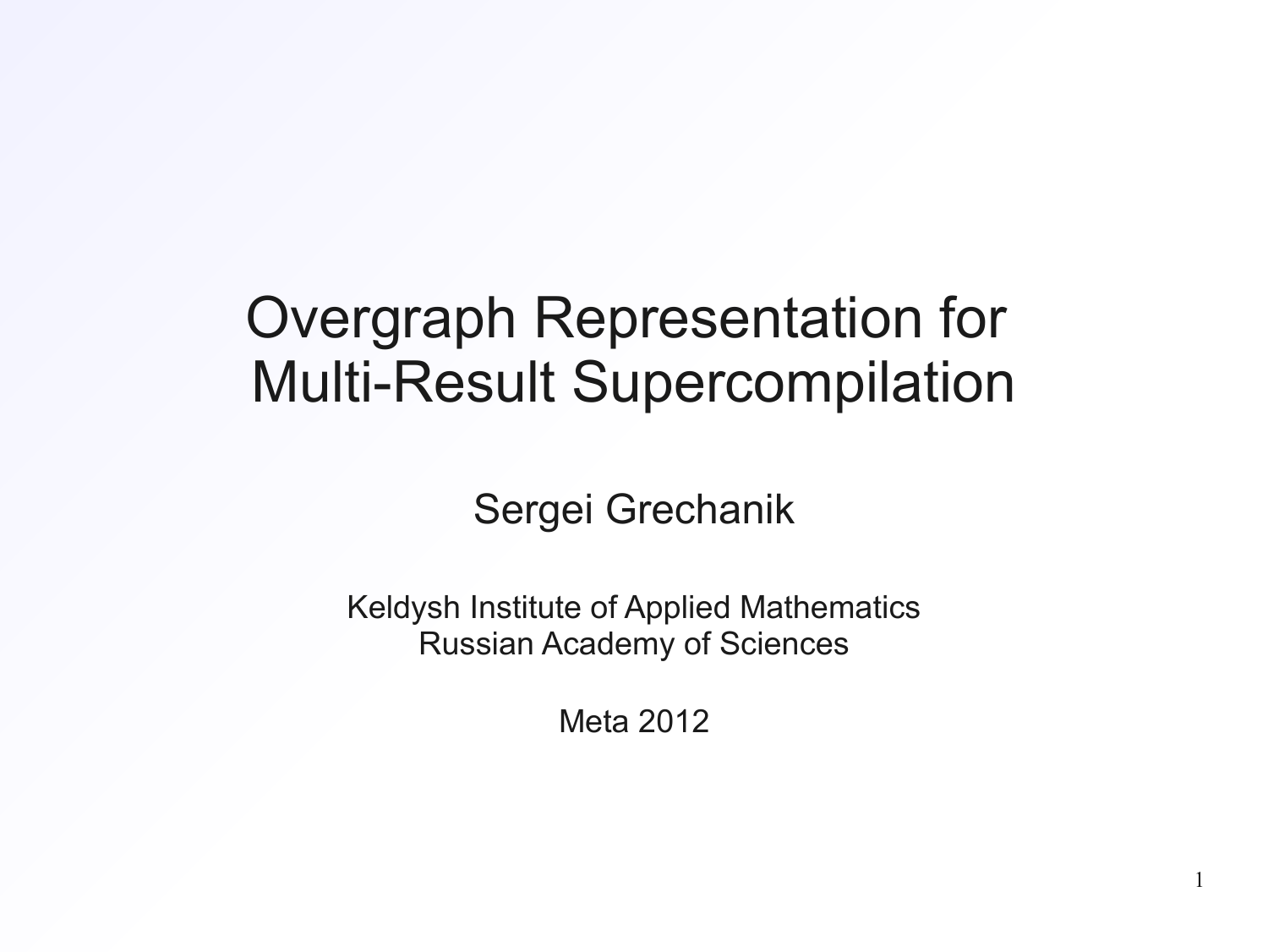# General Idea of Multi-Resultness

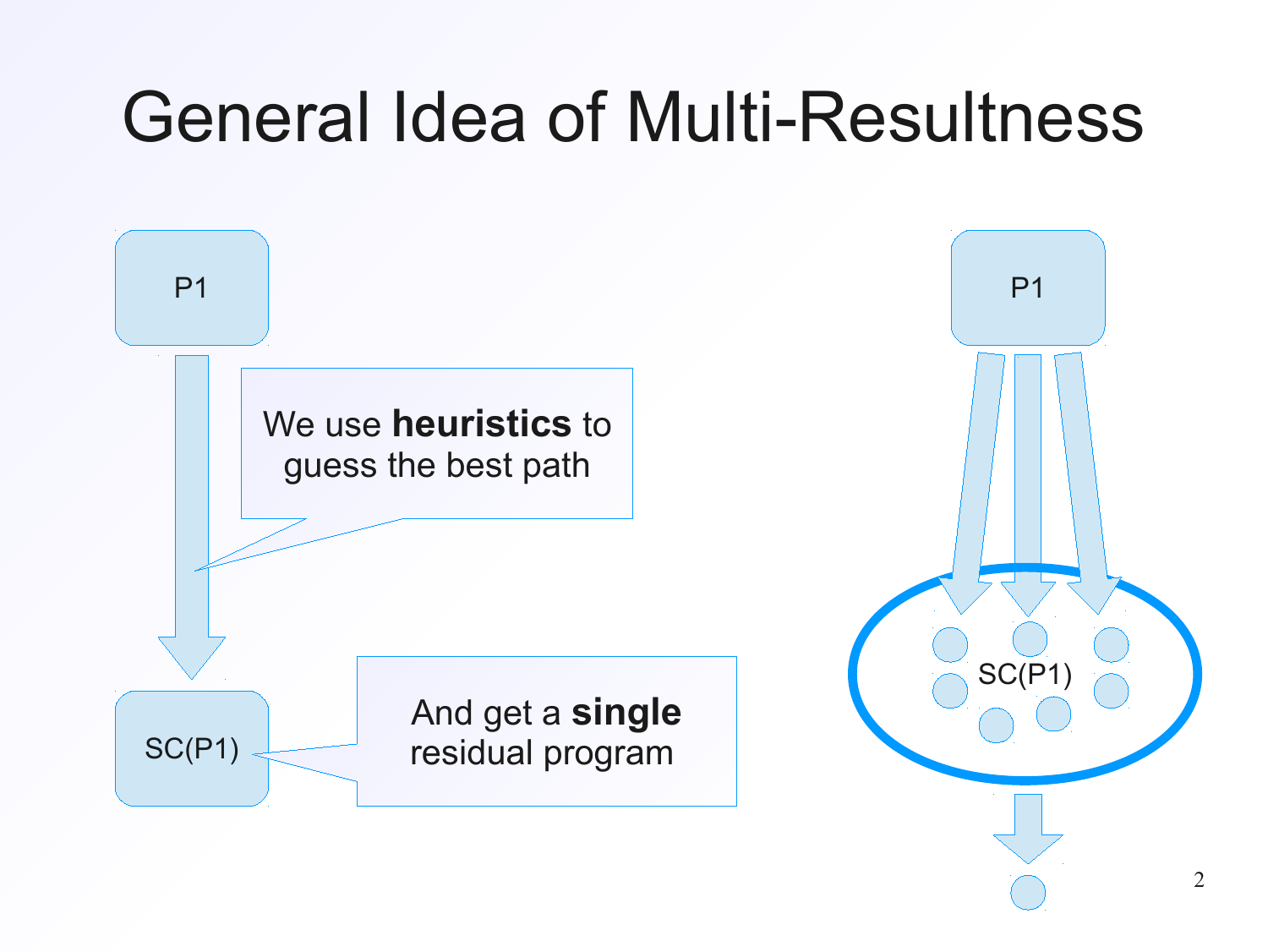# General Idea of Multi-Resultness

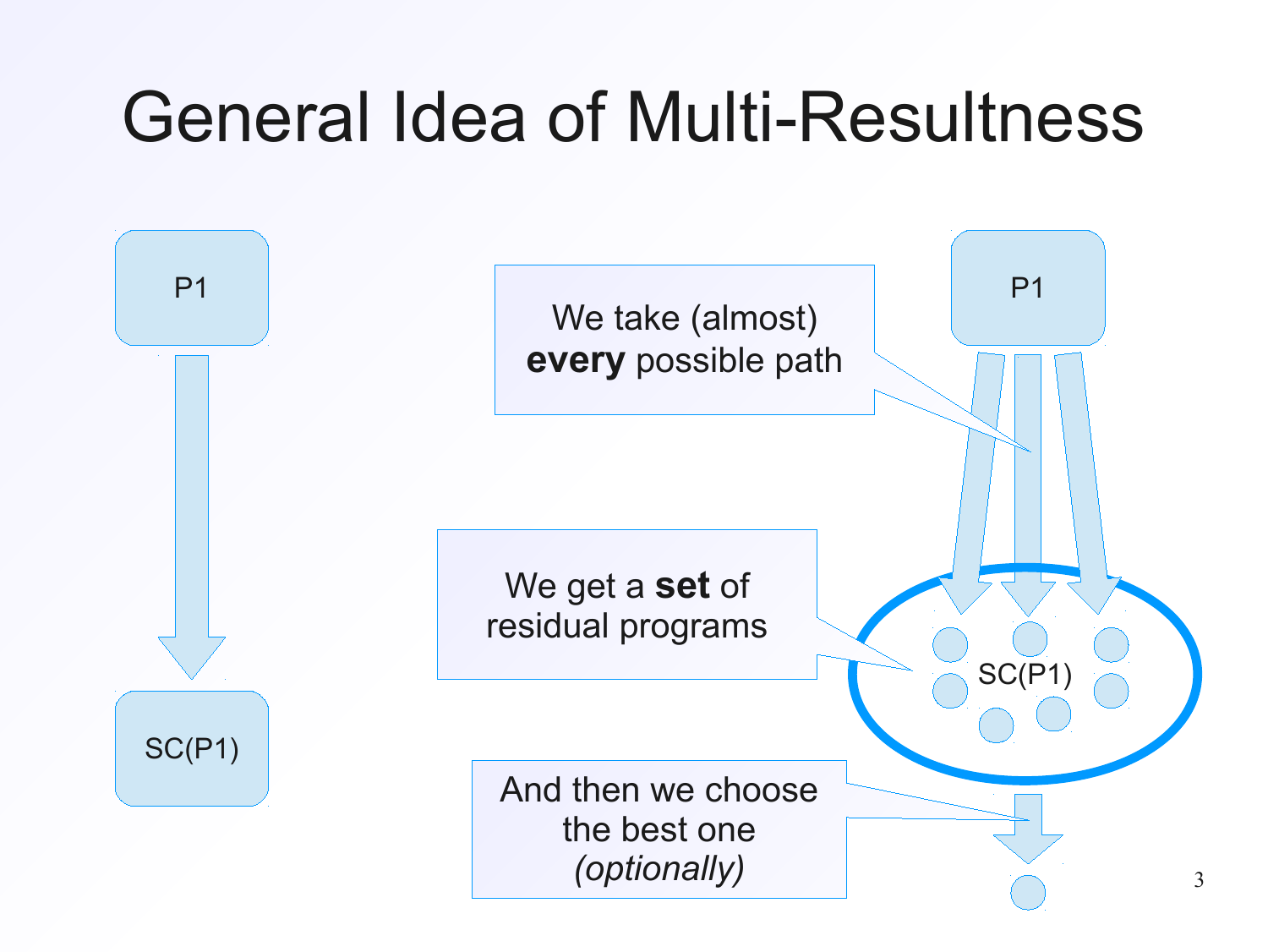# A problem

# **Millions** of residual programs

# A solution

### Overgraph – a compact representation for sets of graphs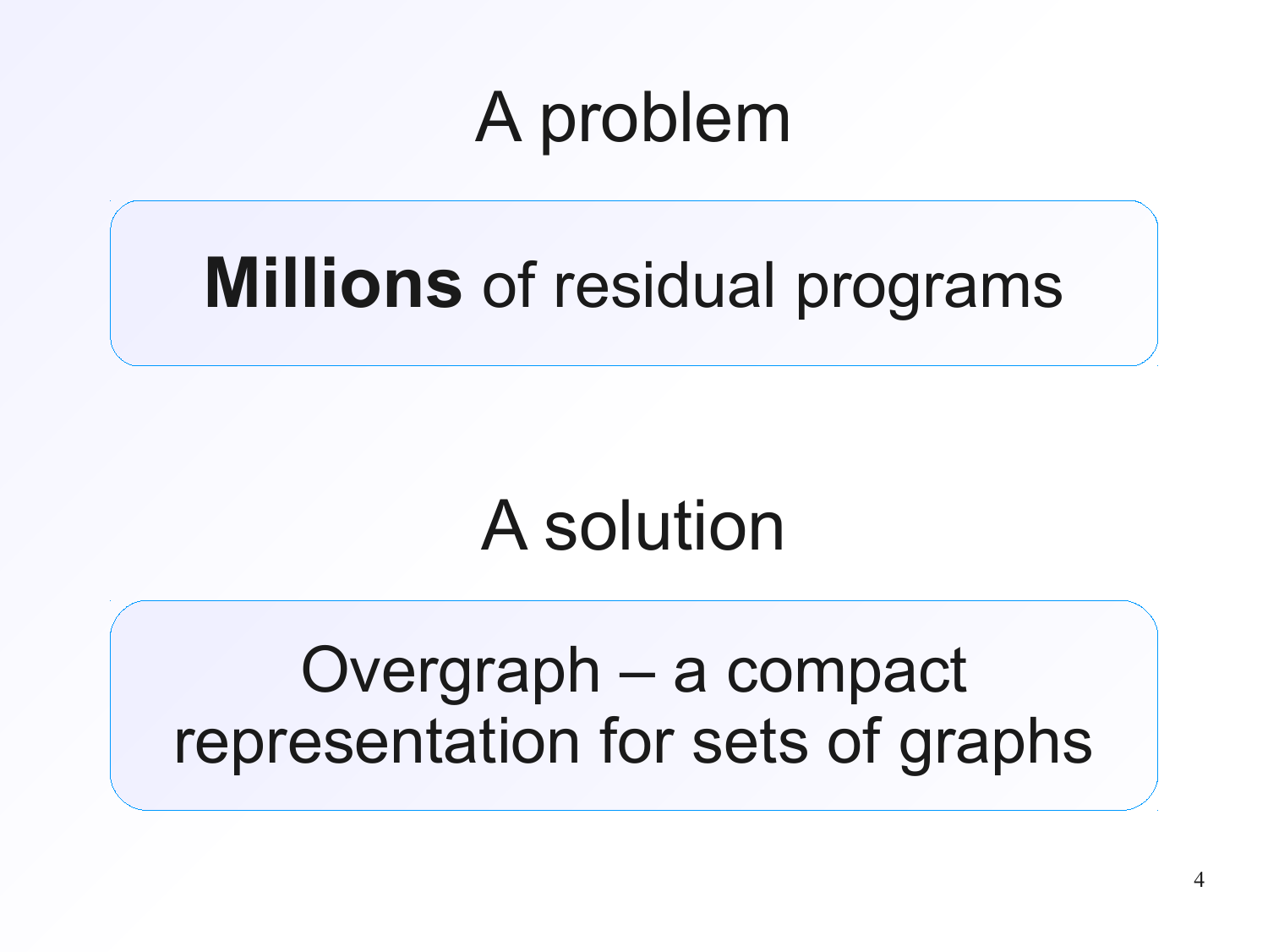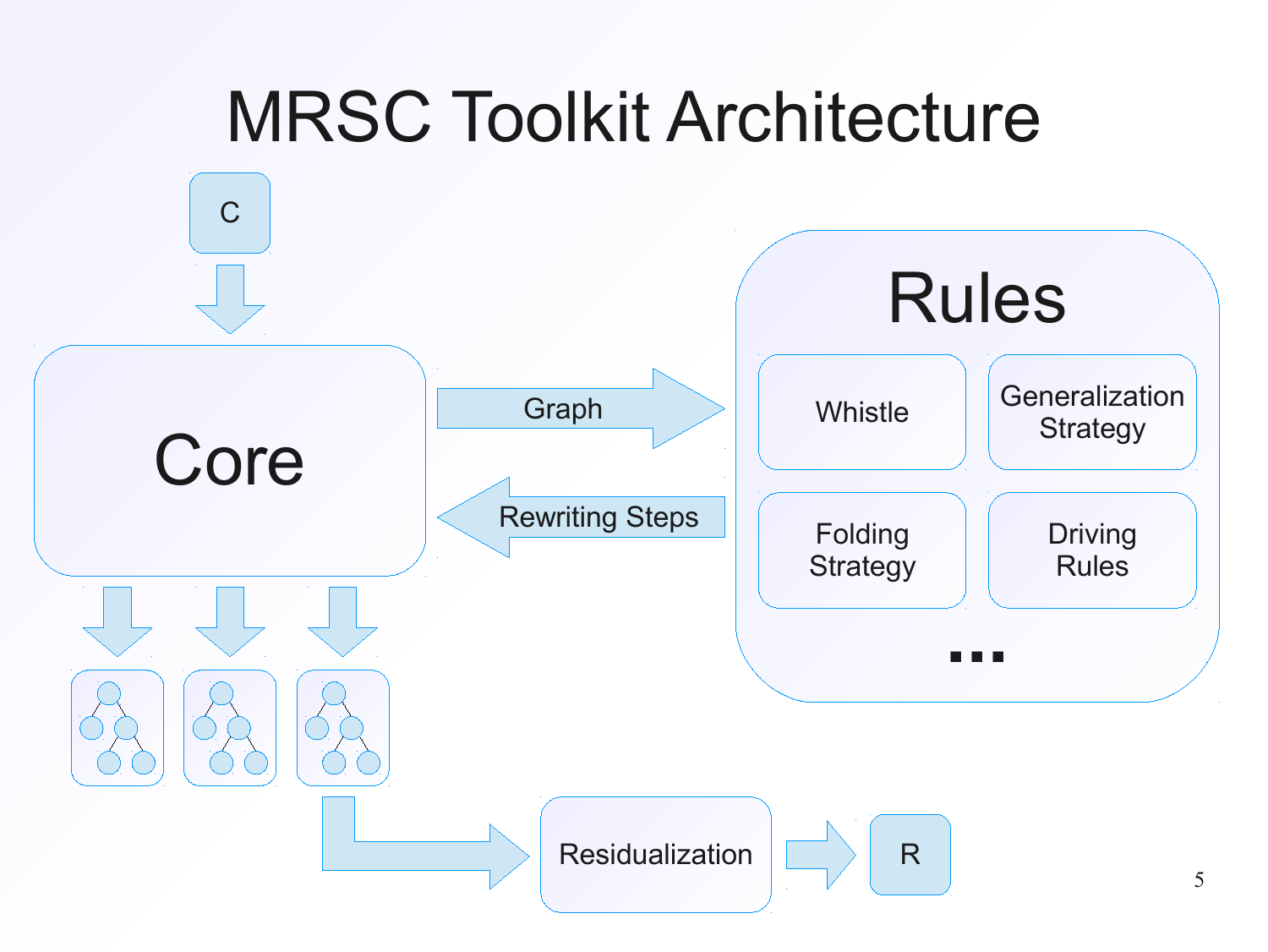# MRSC: Graphs of Configurations

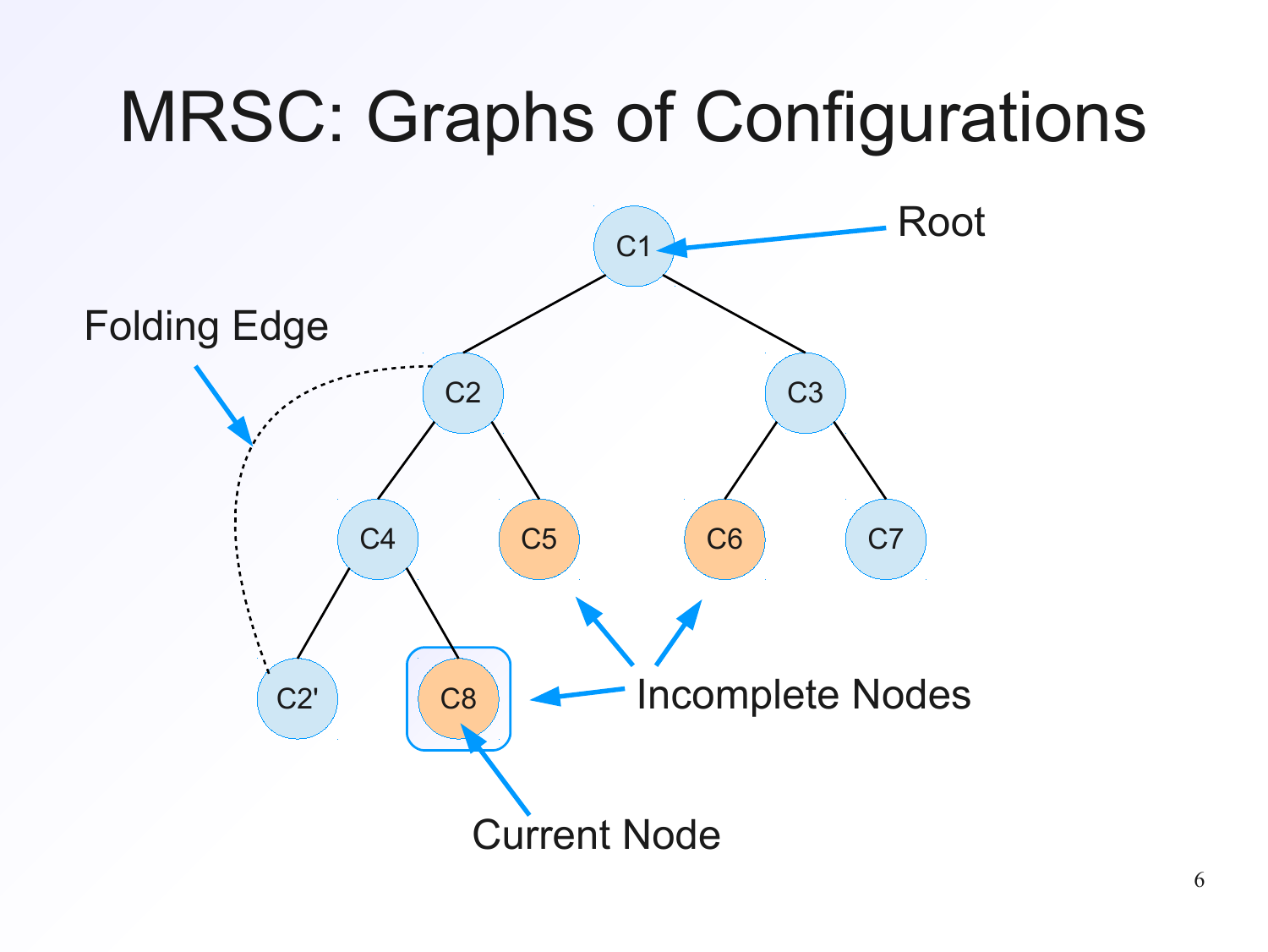# MRSC: Graph Rewriting Steps

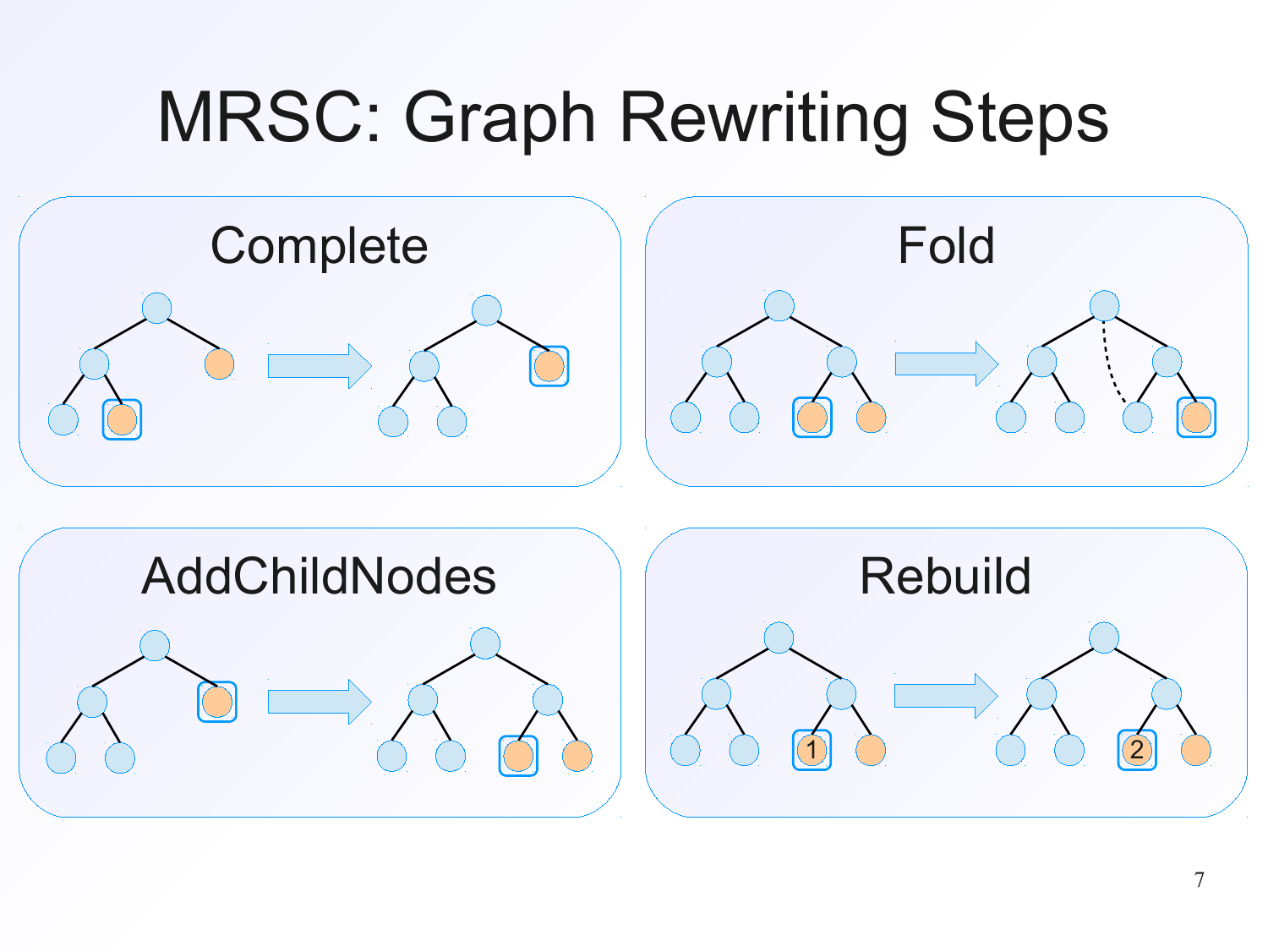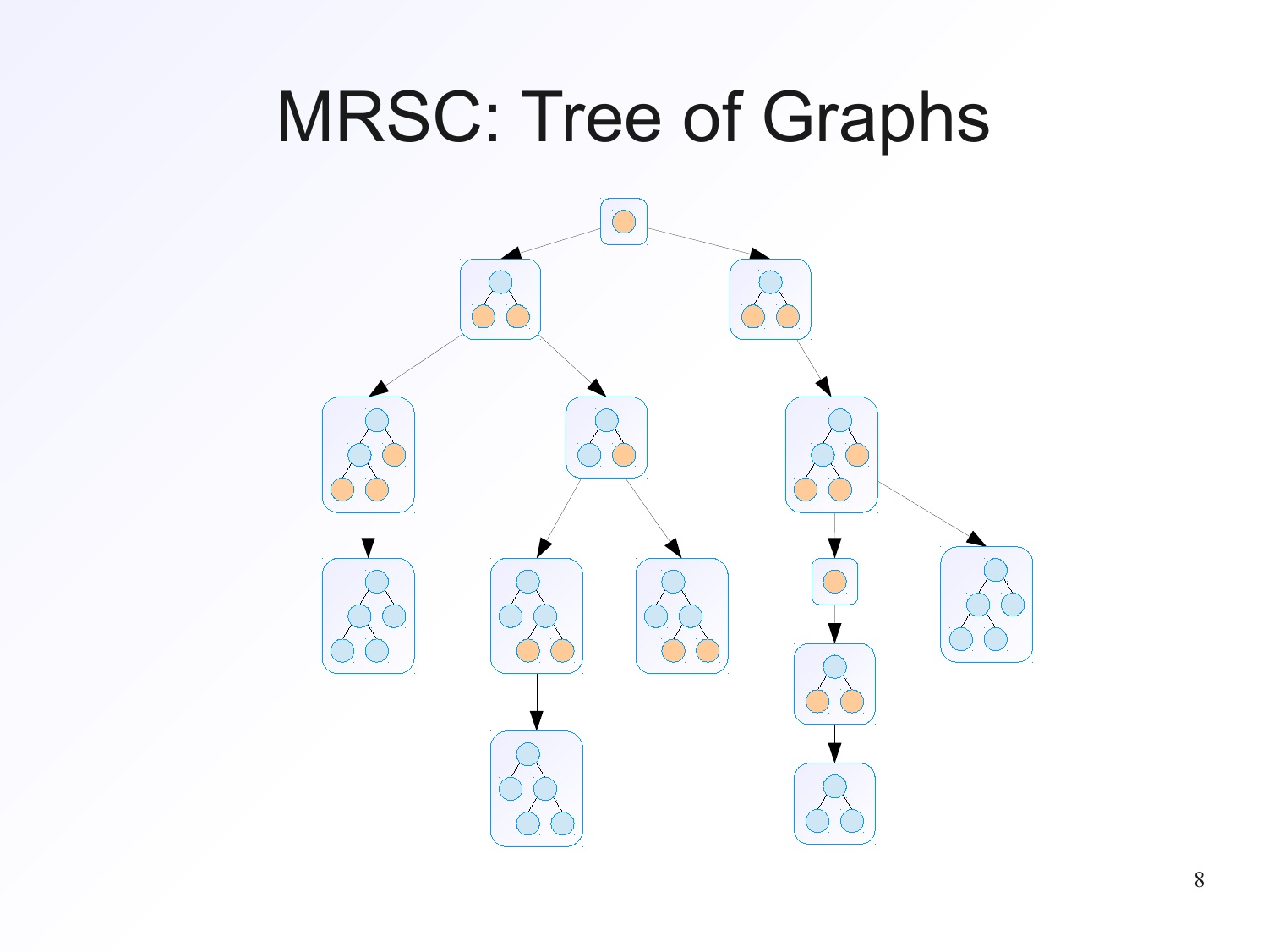

Depth-First Traversal of the Tree of Graphs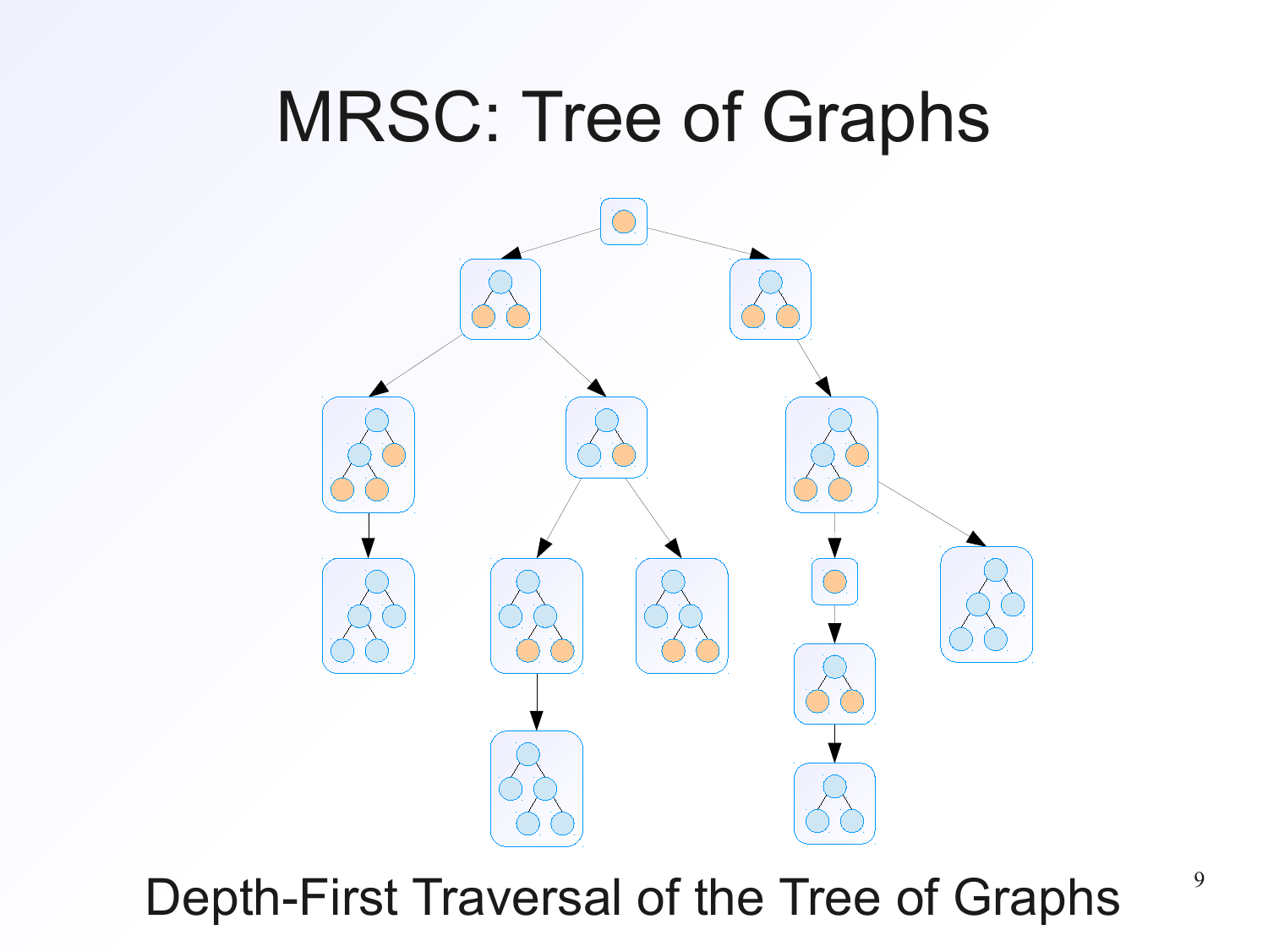Depth-First Traversal of the Tree of Graphs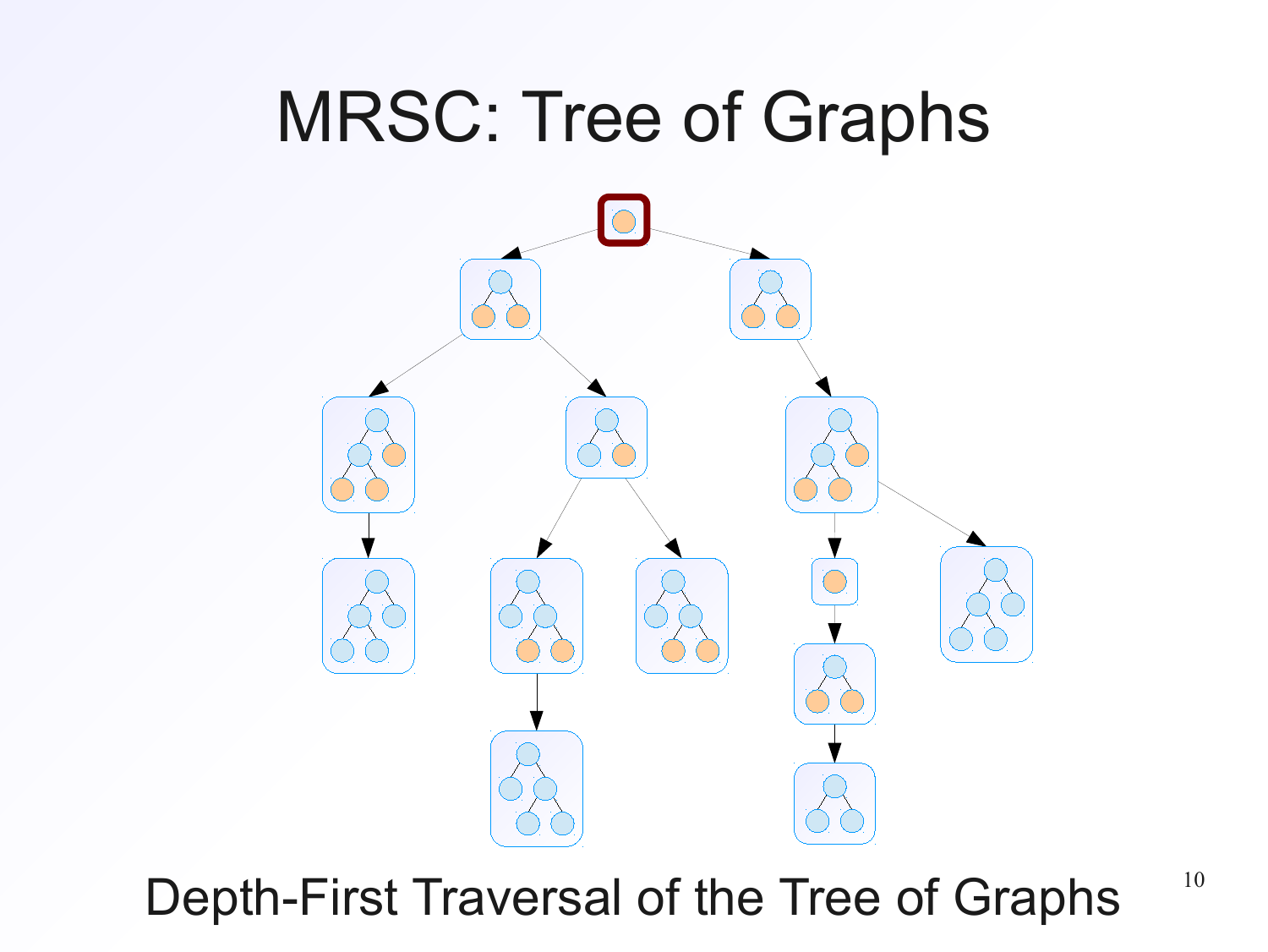Depth-First Traversal of the Tree of Graphs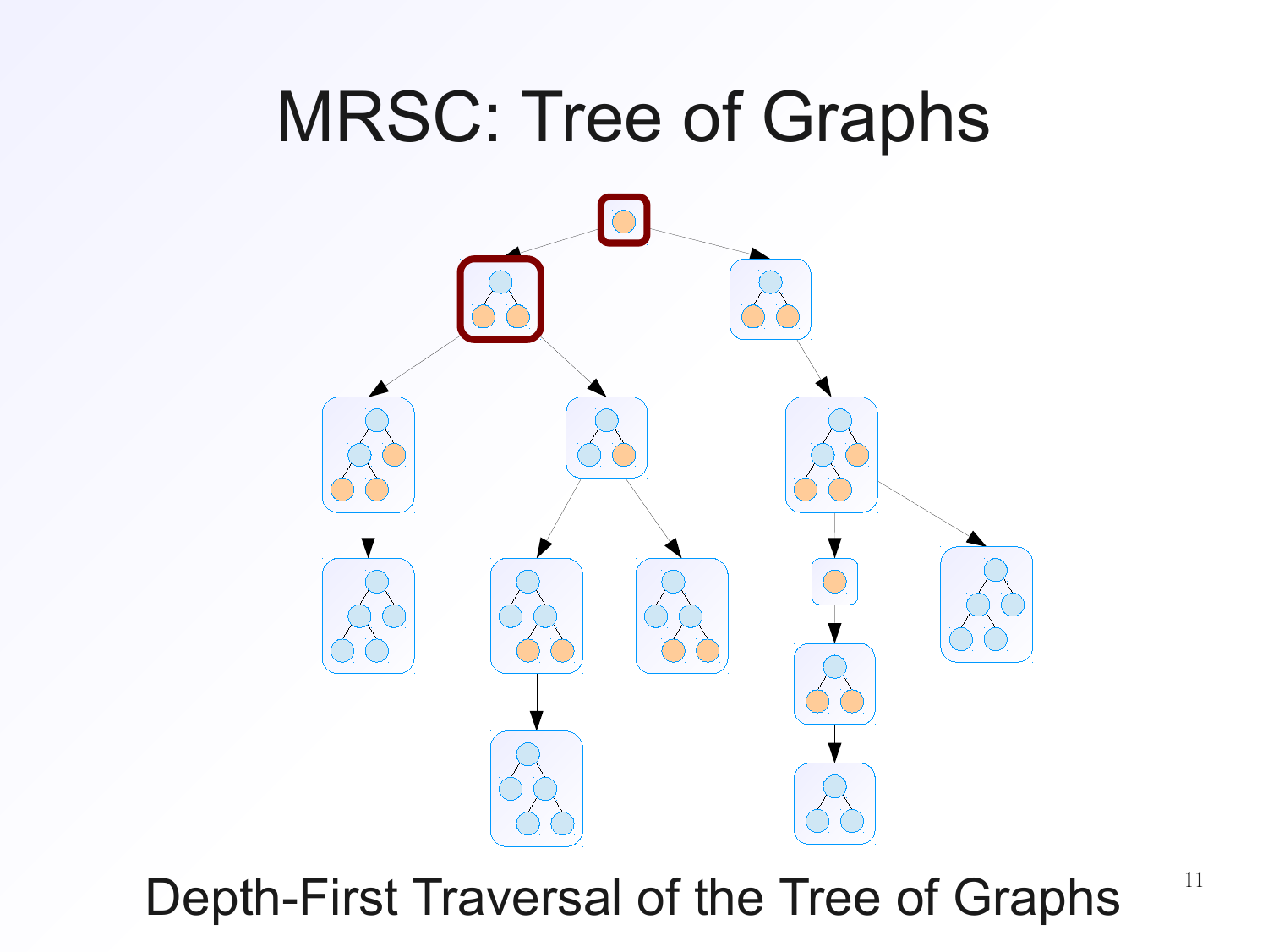Depth-First Traversal of the Tree of Graphs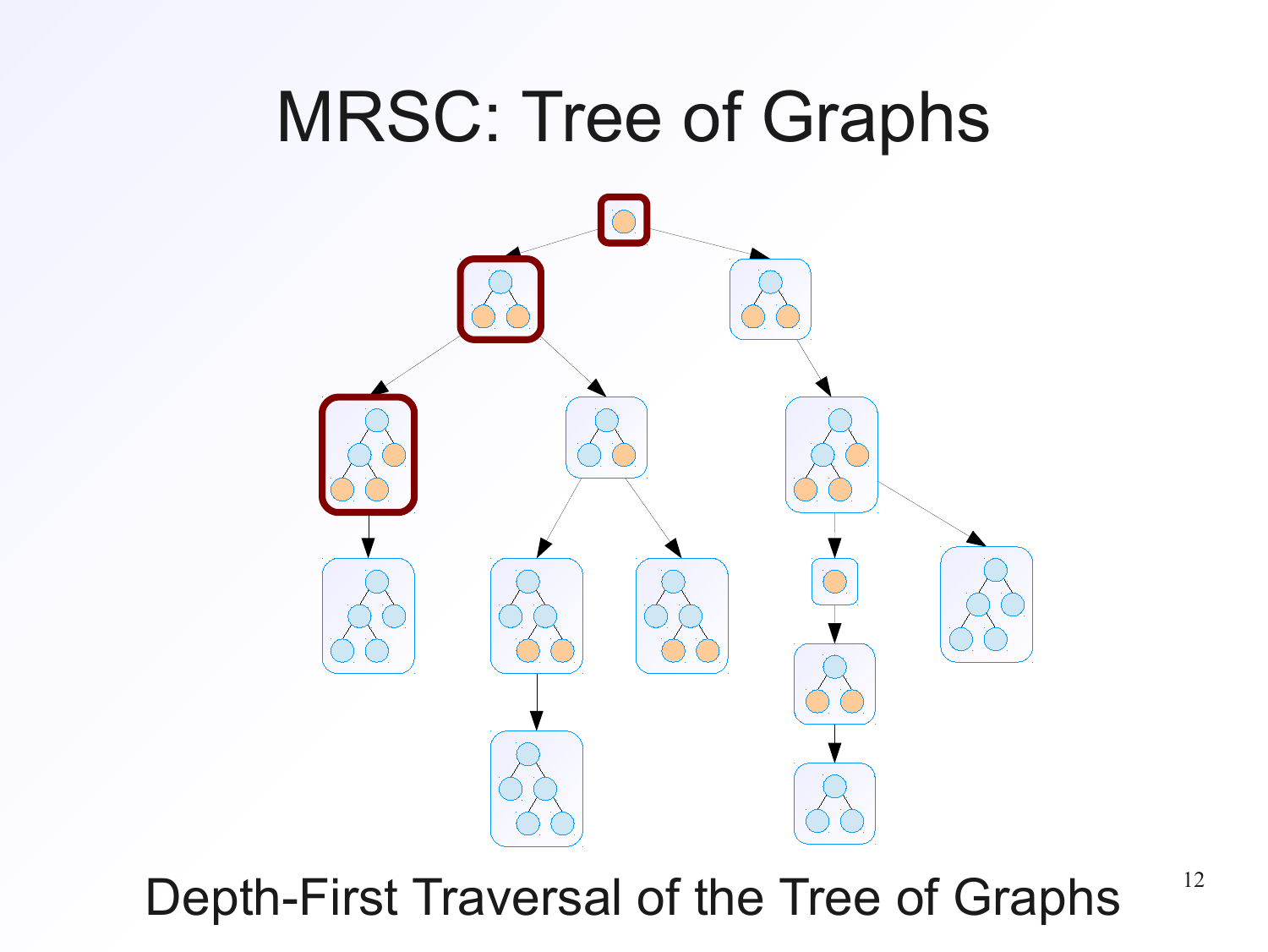

Depth-First Traversal of the Tree of Graphs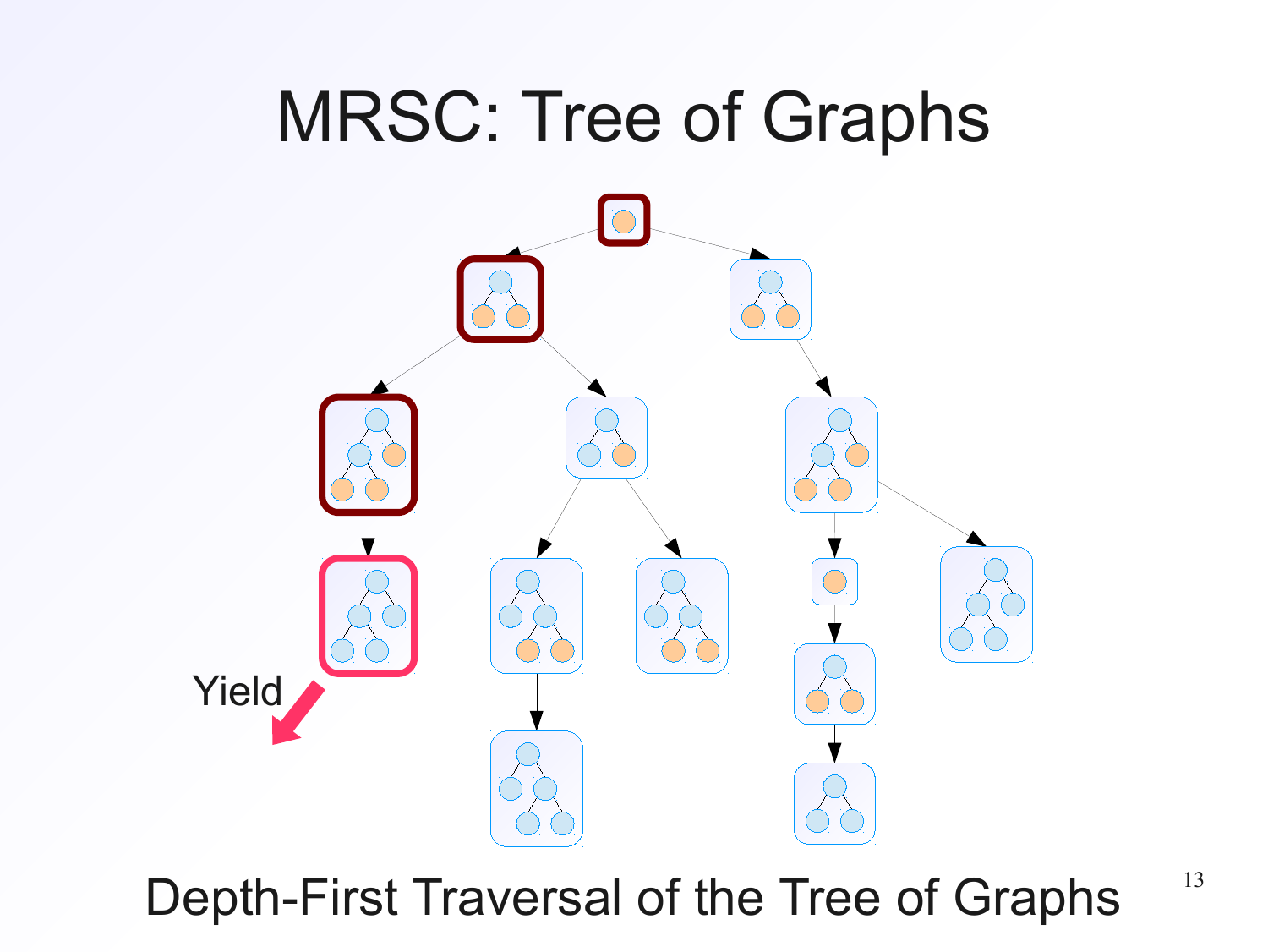

Depth-First Traversal of the Tree of Graphs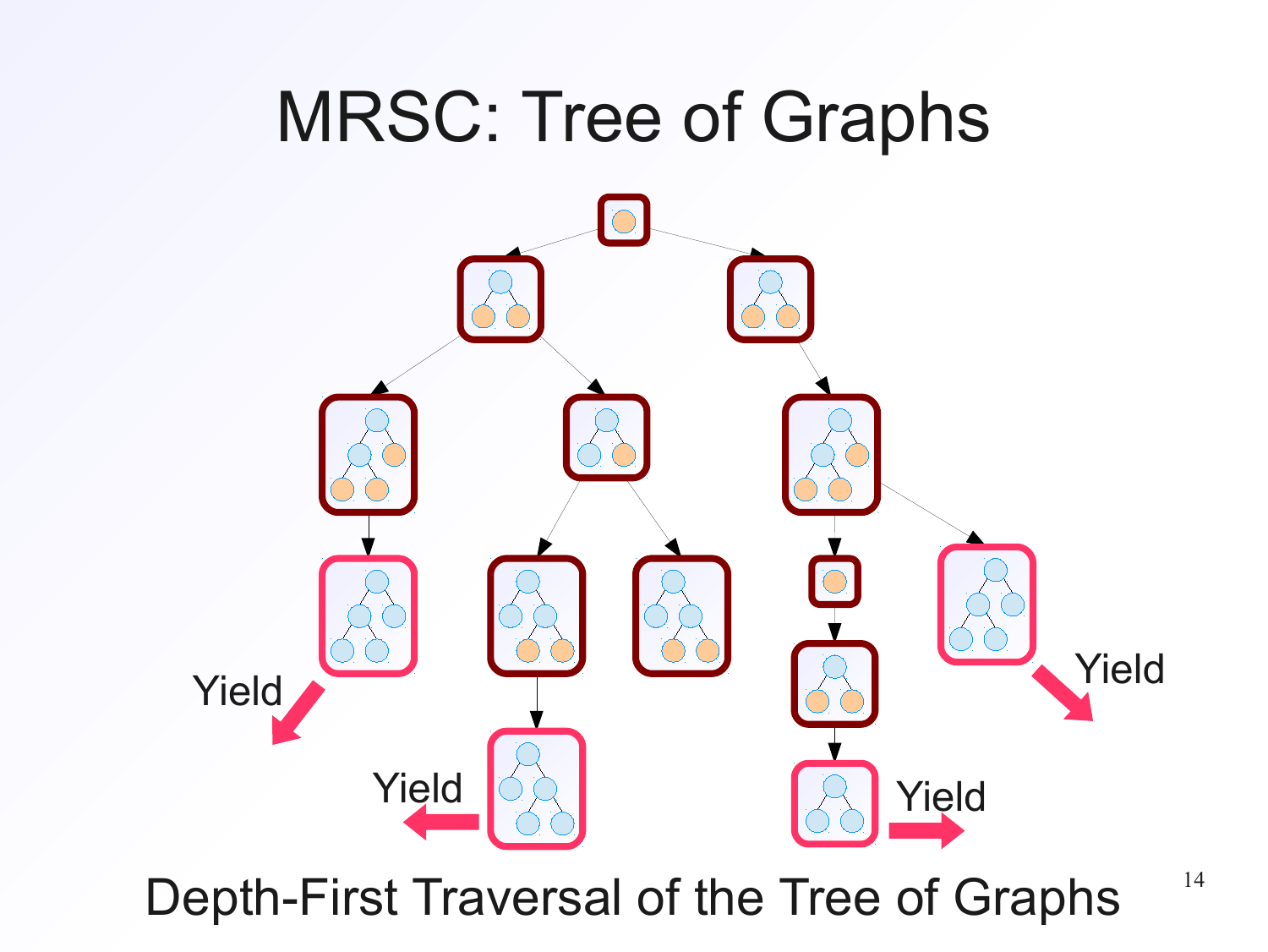# Combinatorial Explosion

### Too many graphs

- Use some **heuristics**
- **Share** some parts of graphs

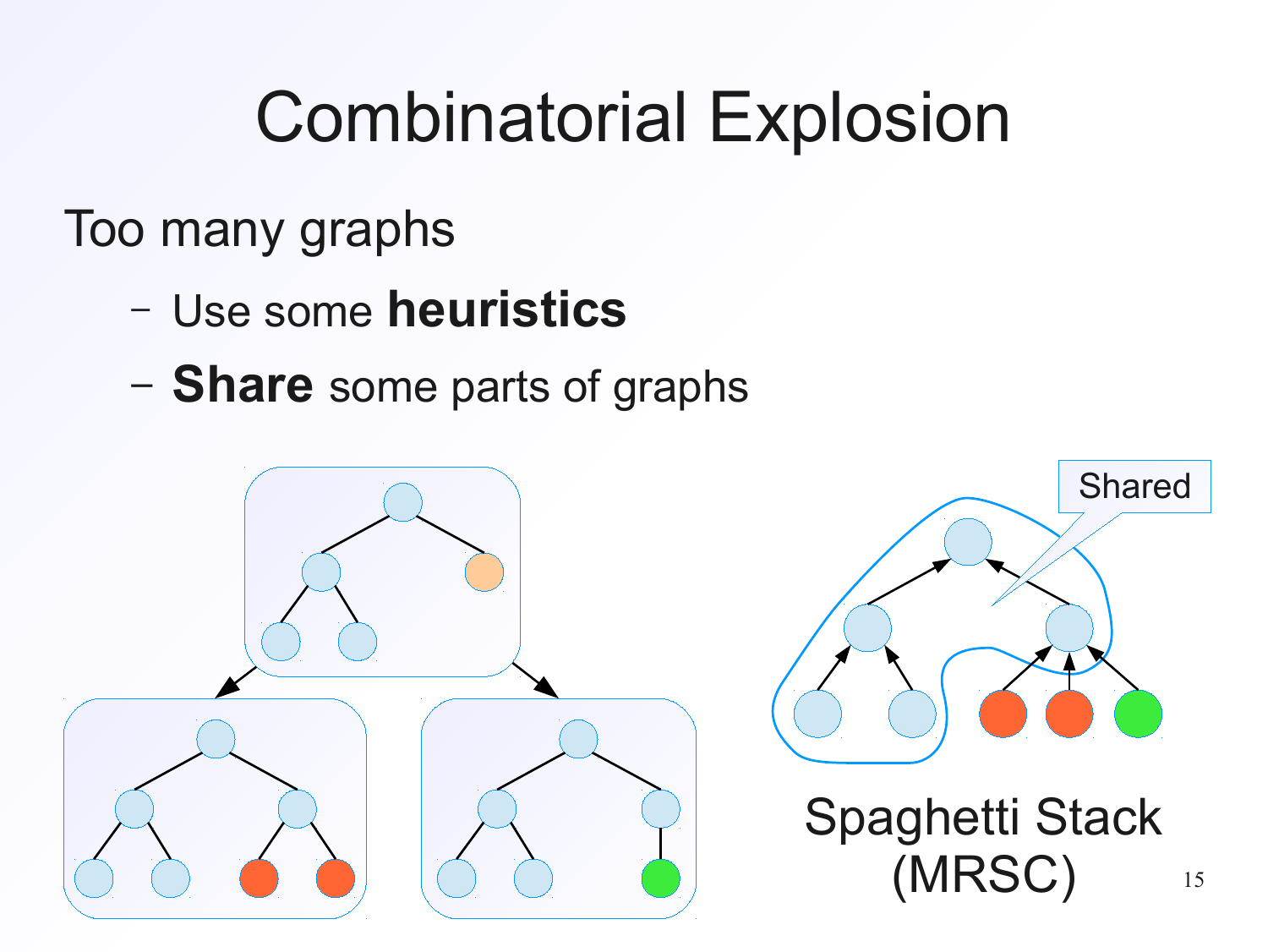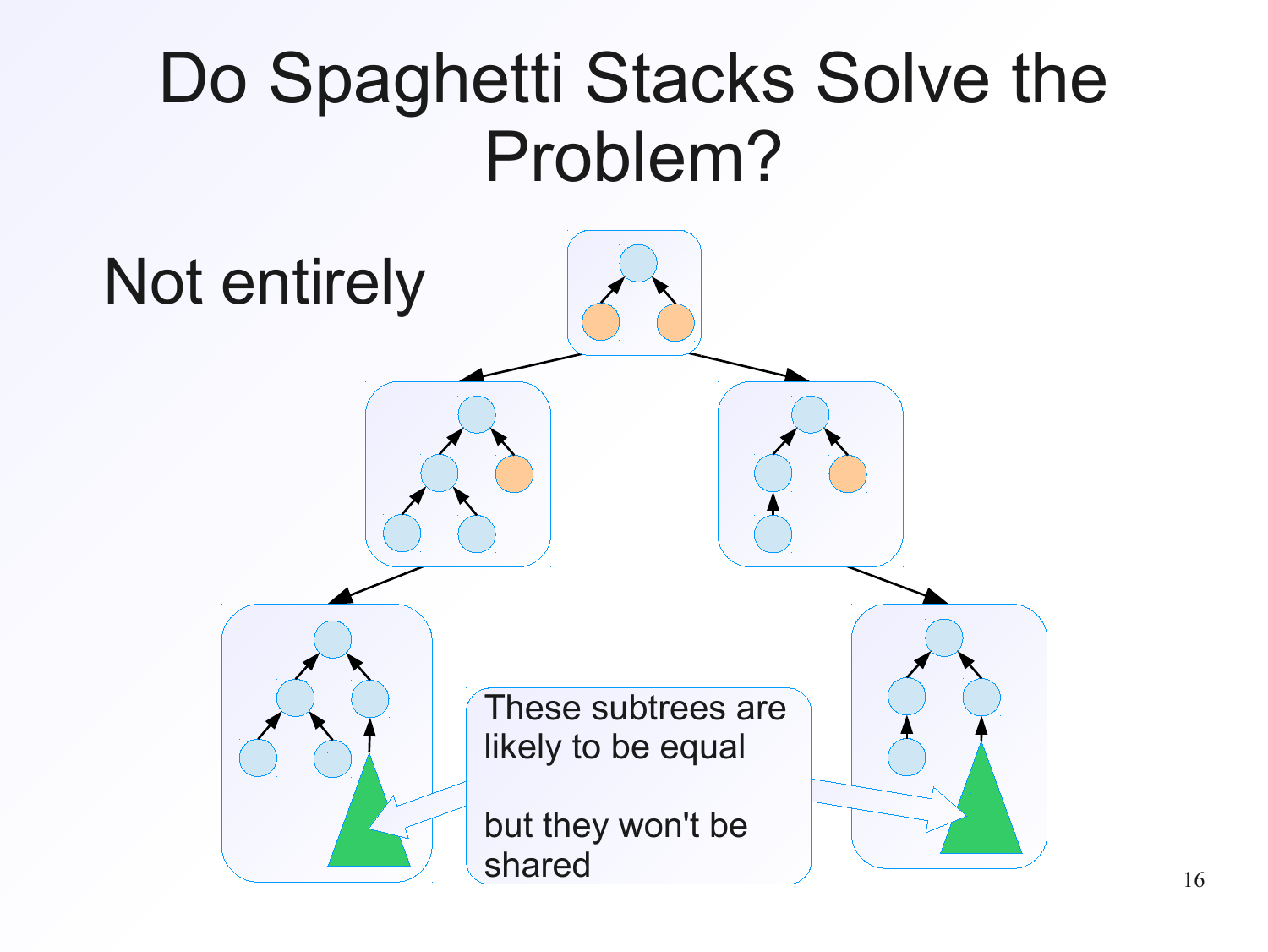# $Rules: Graph \rightarrow [Step]$

Rules transform graphs into rewriting steps



But usually they don't need the whole graph, just a path from the root to the current node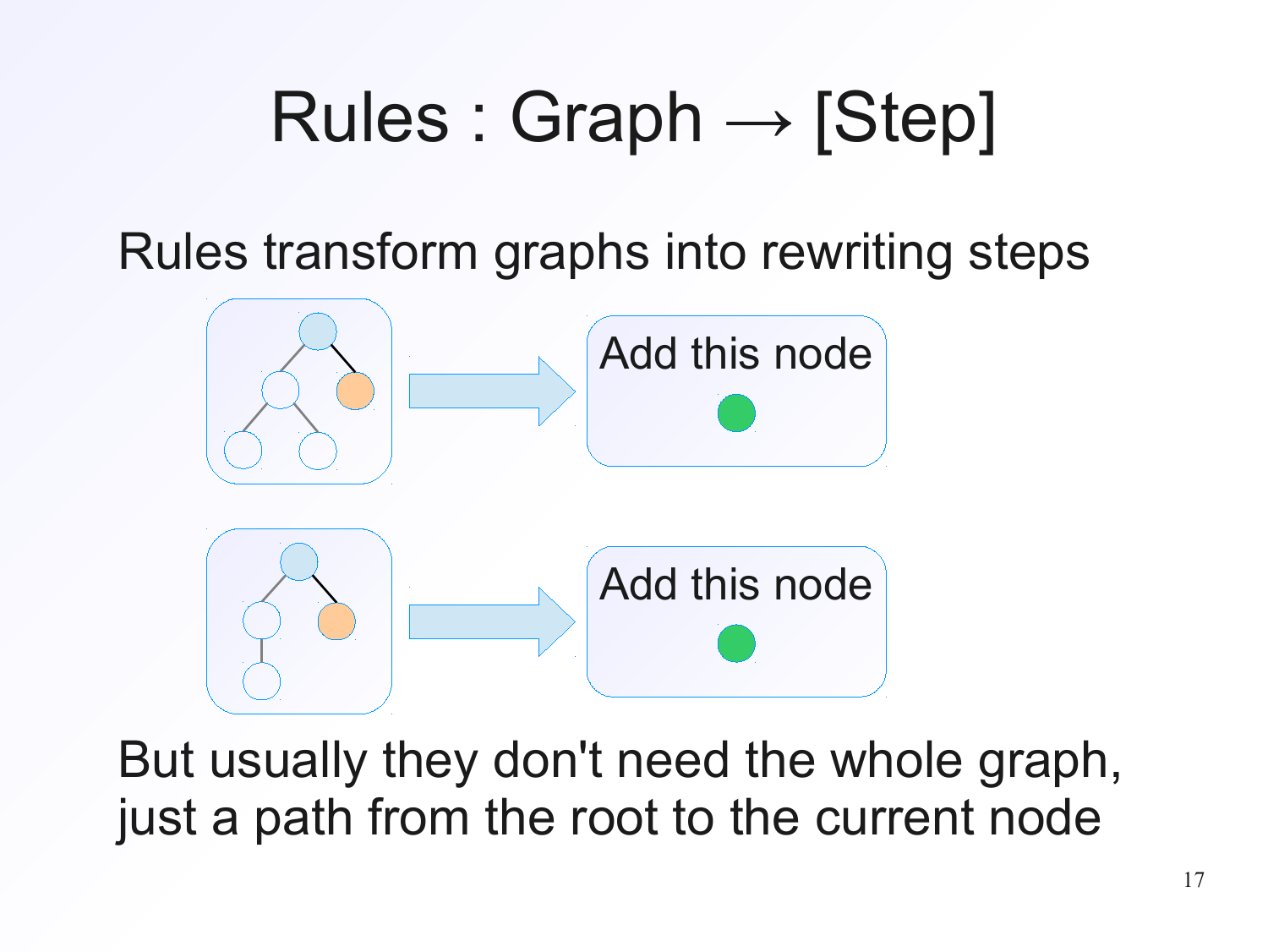# $Rules: Path \rightarrow [Step]$

• Let's try to restrict rules to work on paths



• We would lose an interesting ability to fold with cross edges

● We would need some new **representation** to make use of this new property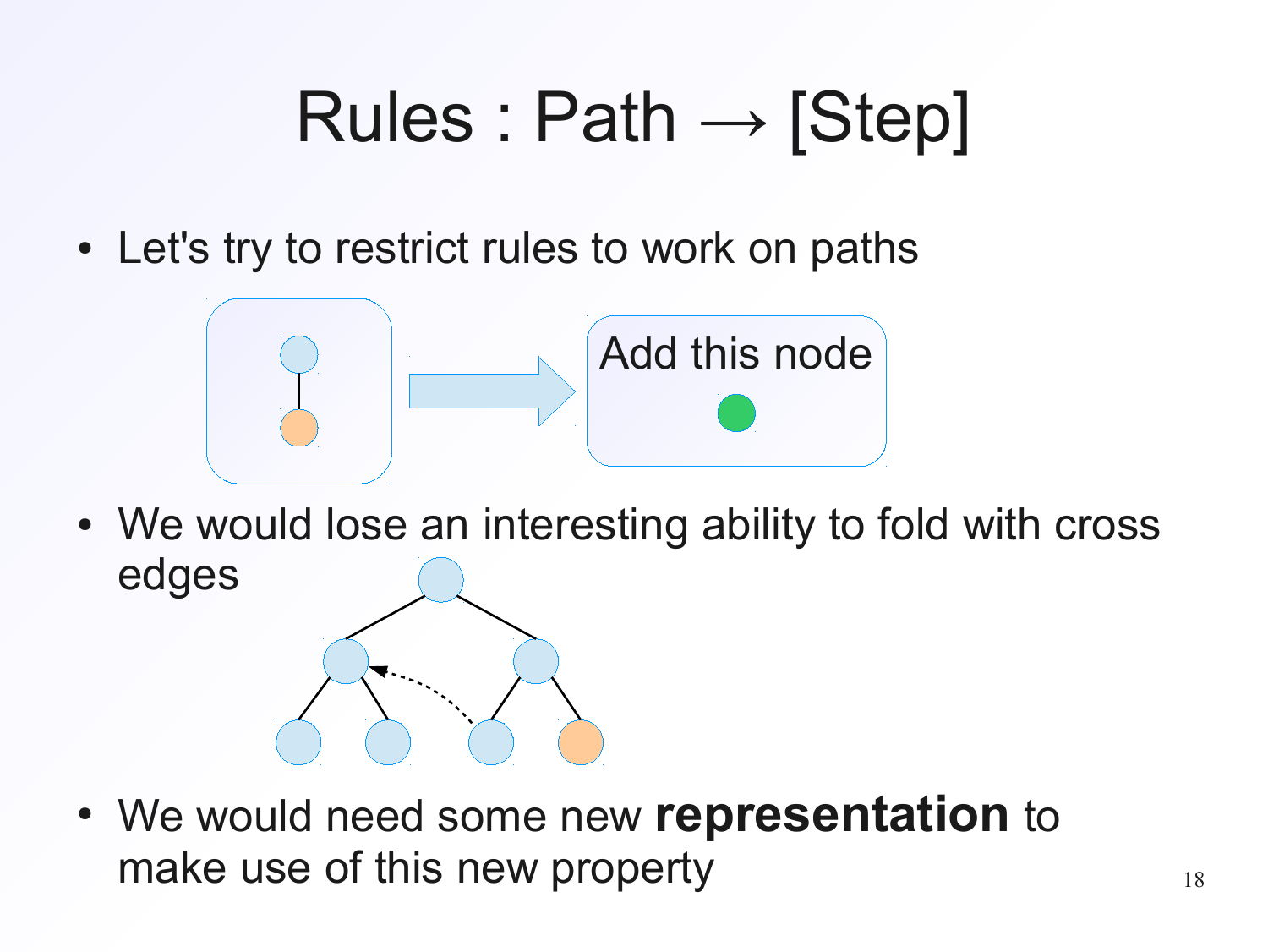# Overtree Representation

Let's combine all configuration trees into one big overtree



An overtree represents a **set** of trees

 $data$  Tree = Tree (F Tree) data OTree = OTree **[**F OTree**]**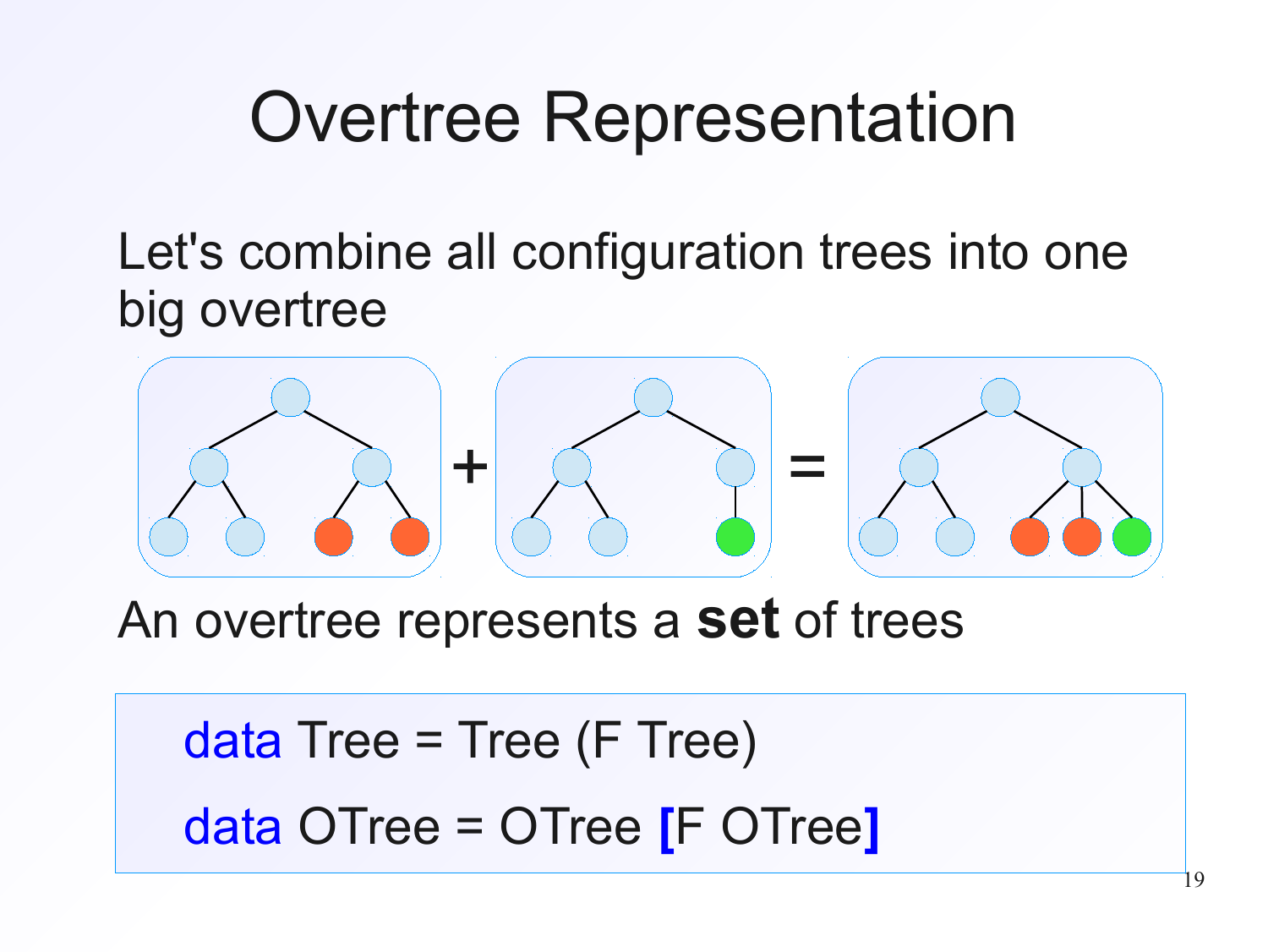# Do Overtrees Solve the Problem?

• They are a bit better, but still...



- We've already lost cross edges
- Are we going to lose folding edges completely?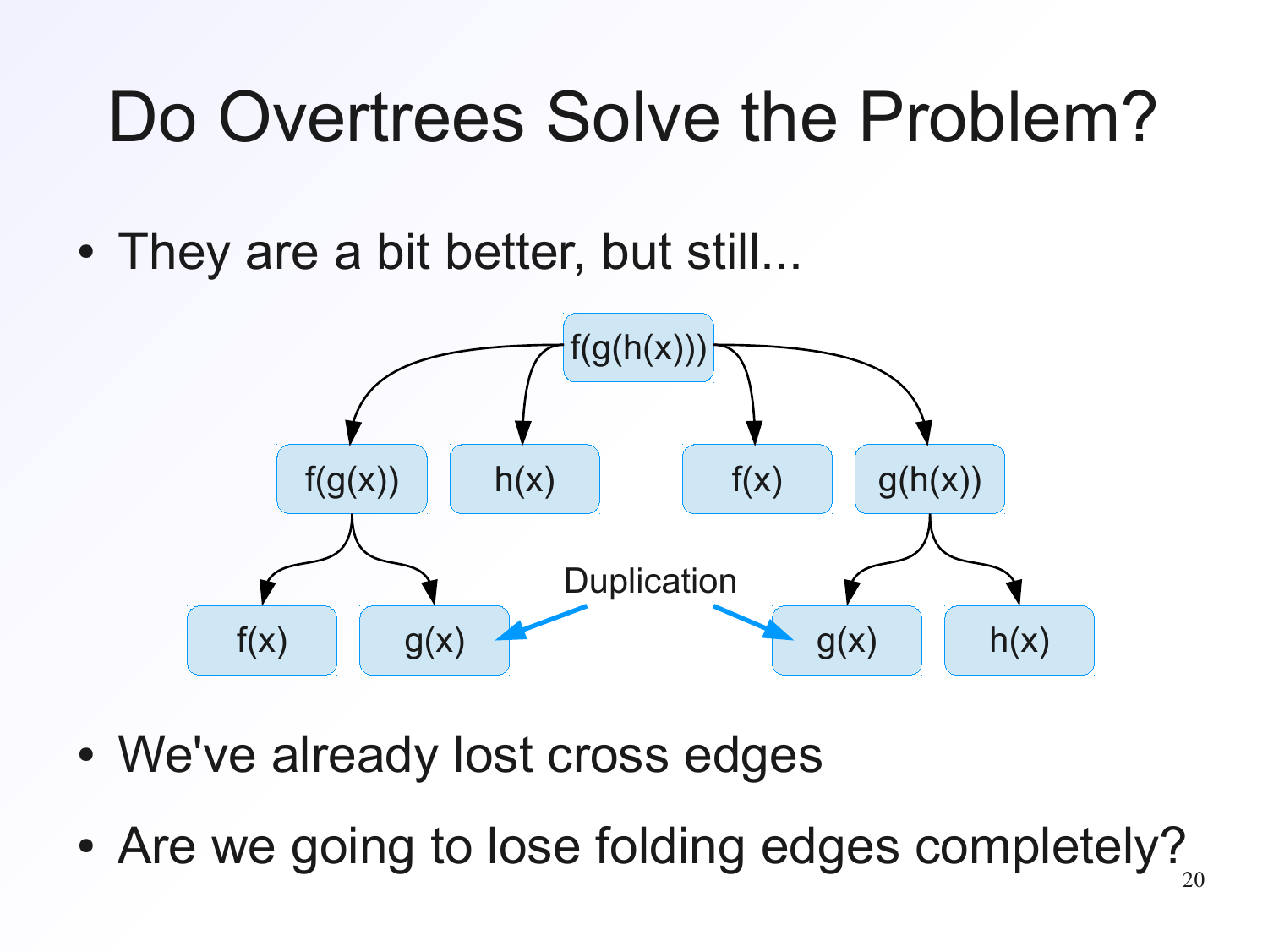# **Overgraph**

• Let's just glue together nodes equivalent **up to renaming**



• Each configuration corresponds to no more than one node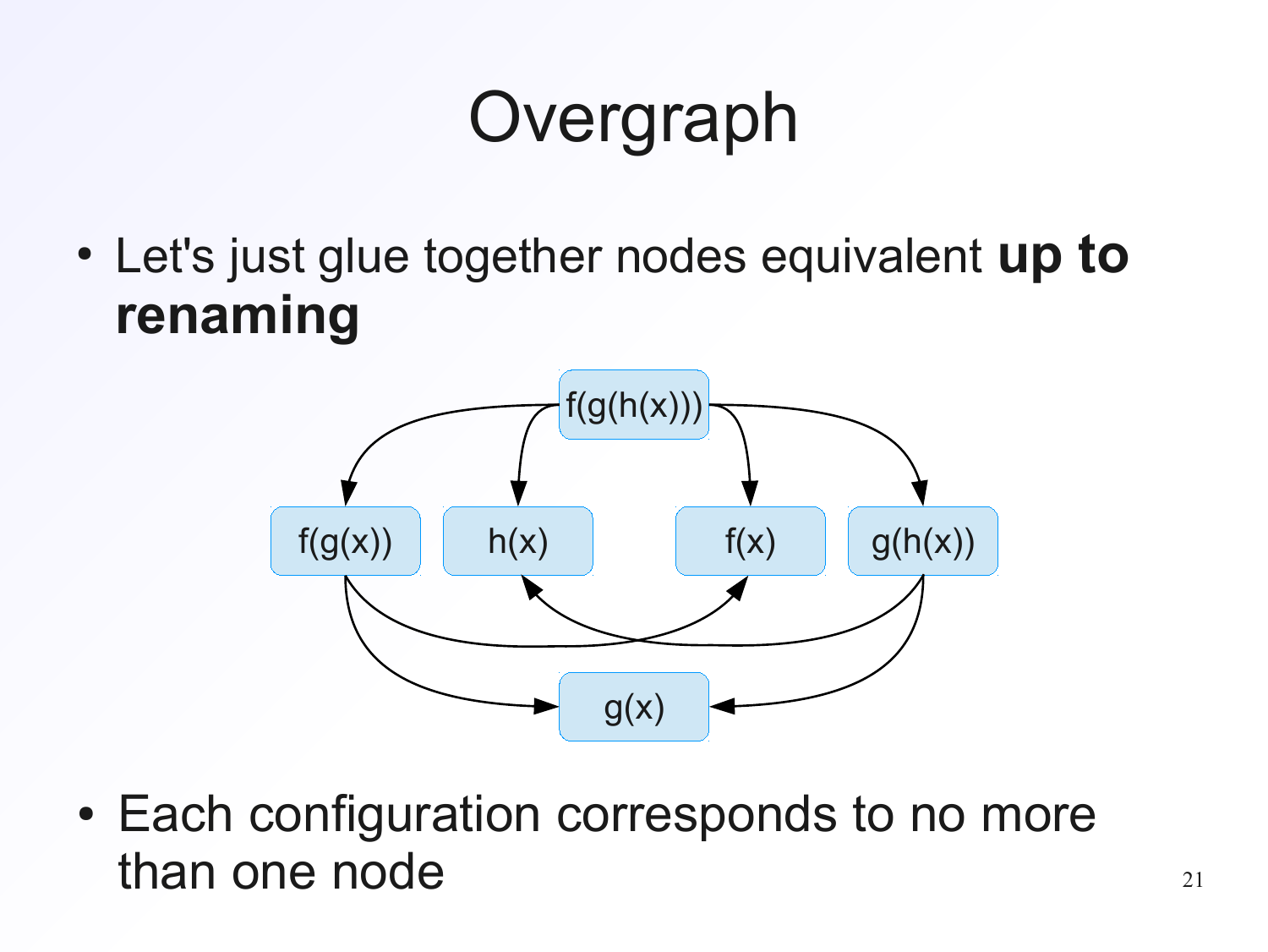# Folding

We don't need special folding edges

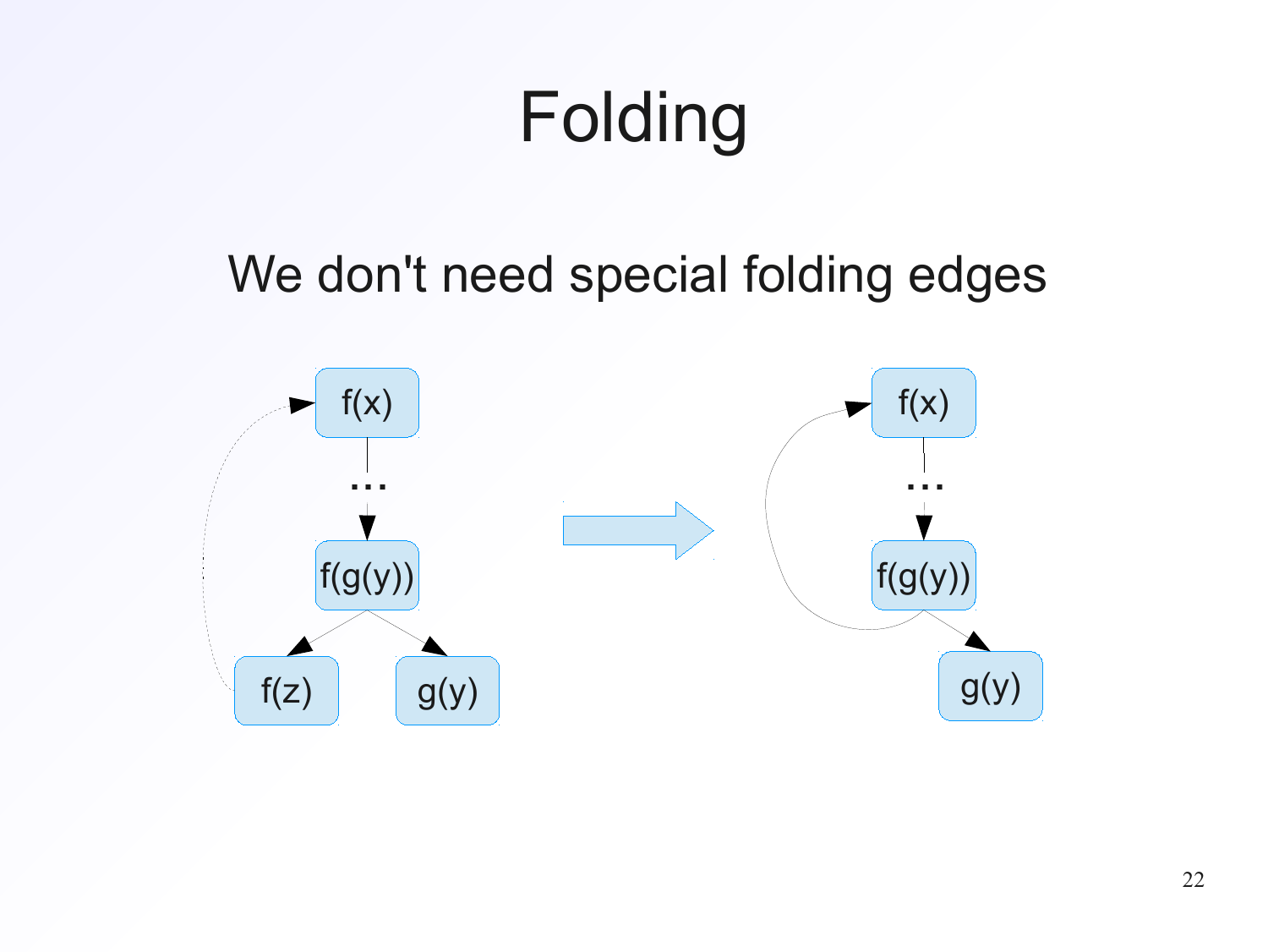# Advantages and Problems

- Overgraphs are more compact
- Overgraphs are cleaner
	- One configuration ― one node
	- No special folding edges
- Overgraphs contain more information
- Each node can have multiple parents
	- Can we use binary whistles?
	- How can we control generalization?
- How to apply rules?
- How to extract residual programs?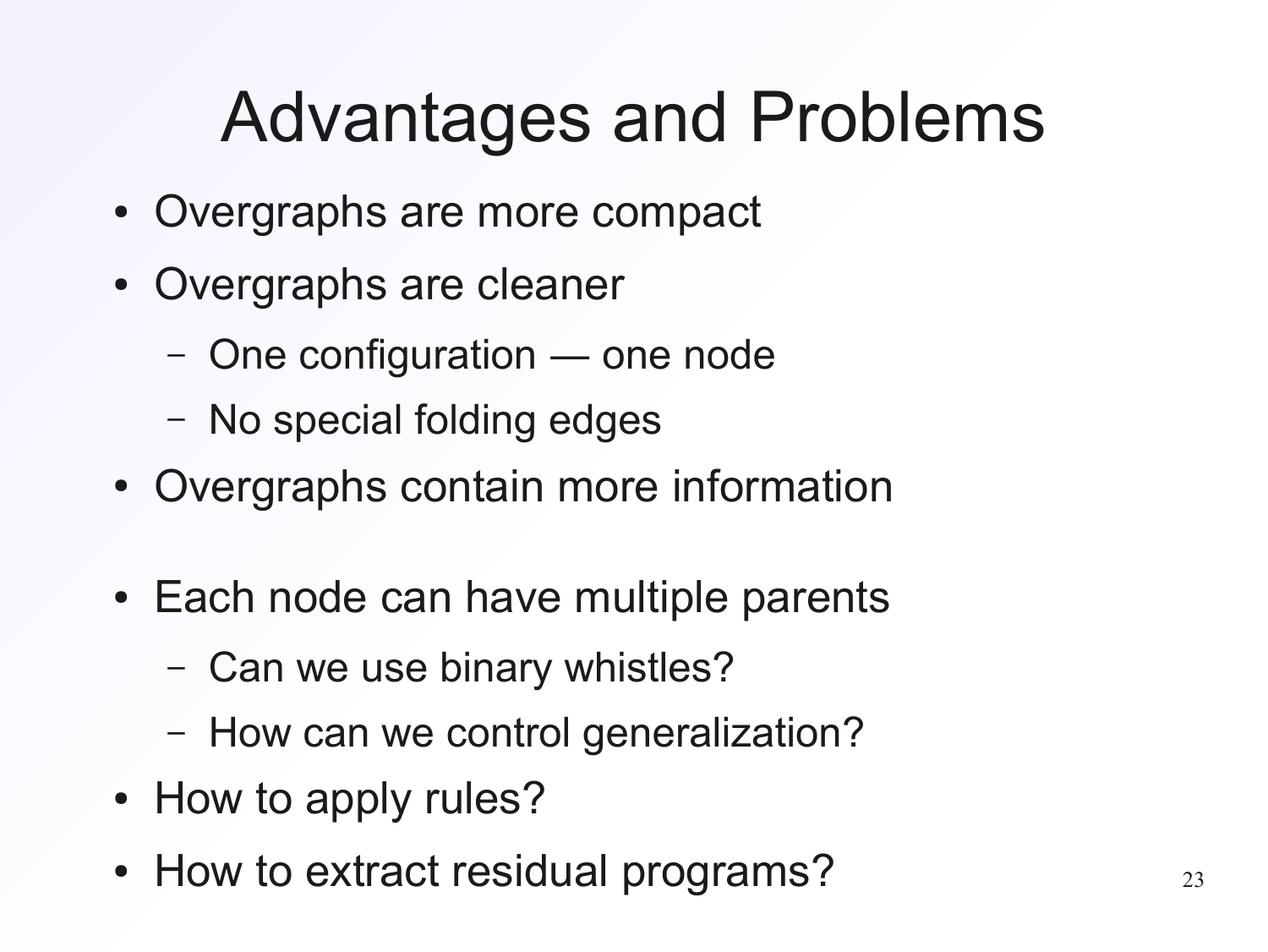# **Hyperedges**

• We will call **bundles of edges** hyperedges



- Hyperedges represent steps like driving and generalization
- Completion step can be represented as a hyperedge with **zero destination nodes**



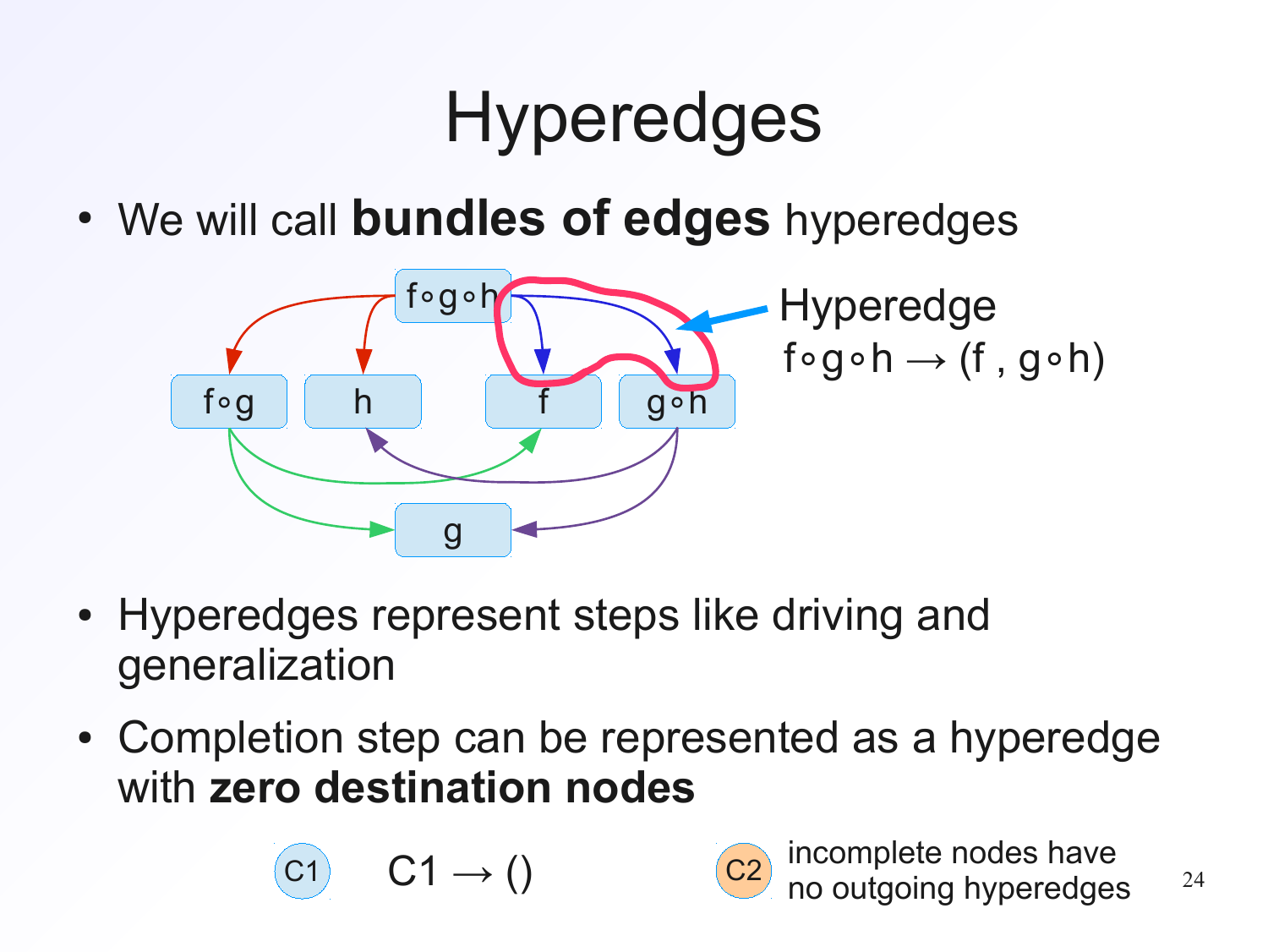# Supercompilation with Overgraphs

### 1) Overgraph **Construction**

Add nodes and edges while possible

### 2) Overgraph **Truncation**

Remove useless nodes and edges

3) **Residualization**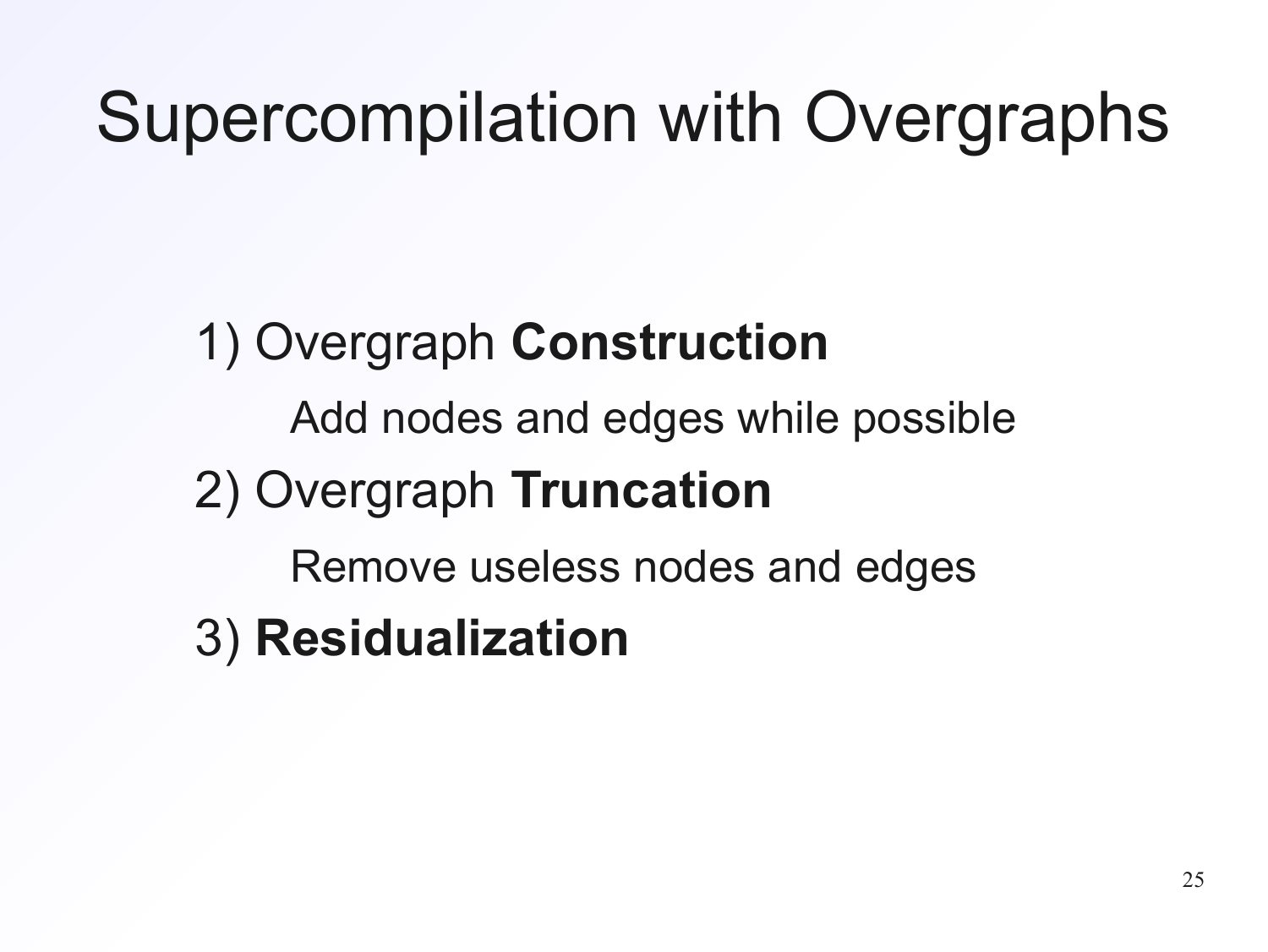# Overgraph Construction

 $\bullet$  Rule : Configuration  $\rightarrow$  [Step]



• Rule : Overgraph  $\rightarrow$  [Hyperedge]

In what order should we apply the rules?

 $G \subseteq H \Rightarrow r(G) \subseteq r(H)$ r is monotone if for all graphs G and H:

If all rules are monotone we can apply them in any order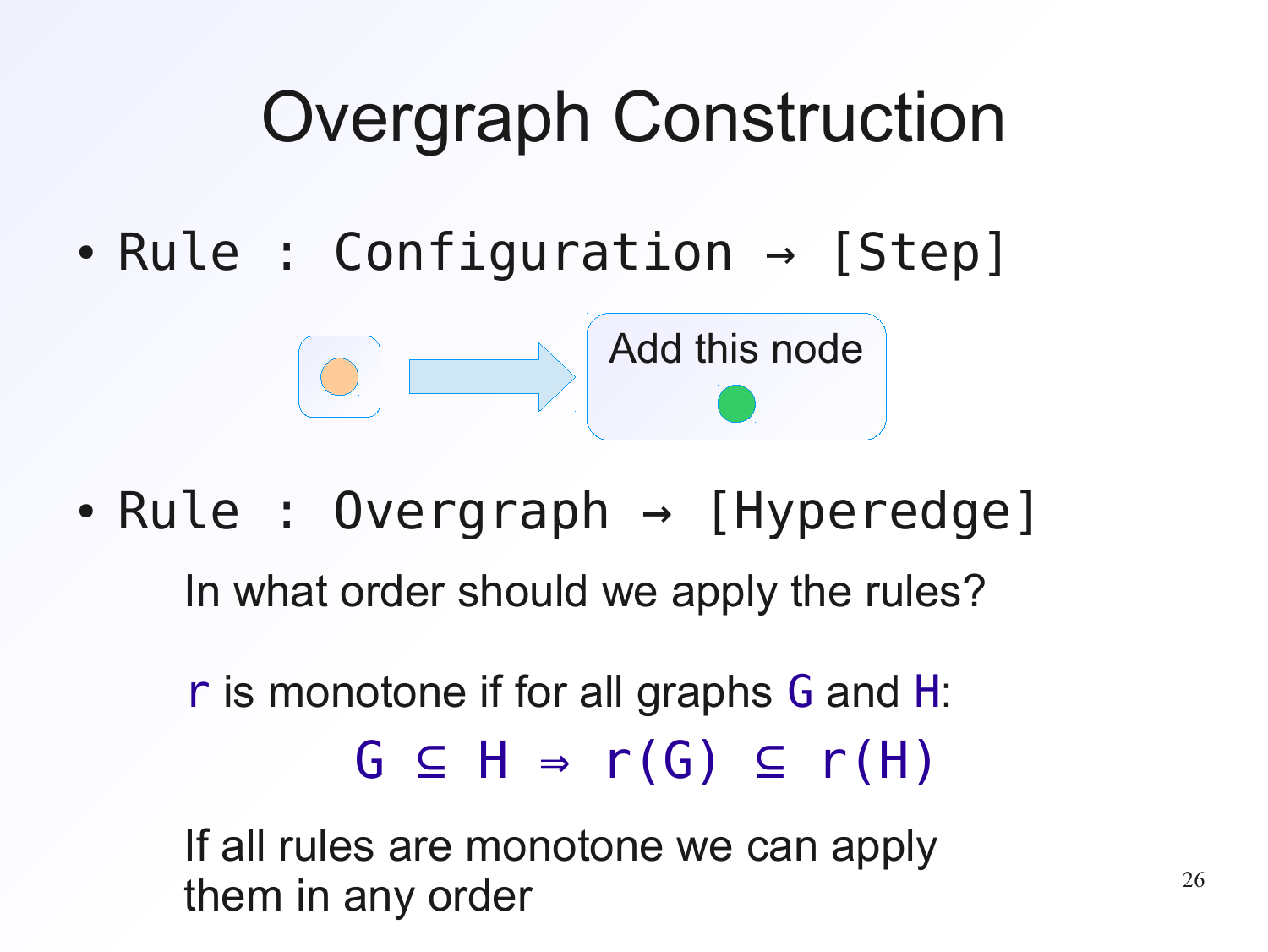# Rules

• We can also write rules in this form:

precondition

hyperedges to add

• Examples:

¬ UnaryWhistle(c)  $c \rightarrow$  drive(c) always  $c \rightarrow$  generalize(c)  $min\_depth(c) < 42$  $c \rightarrow$  drive(c) This precondition is monotone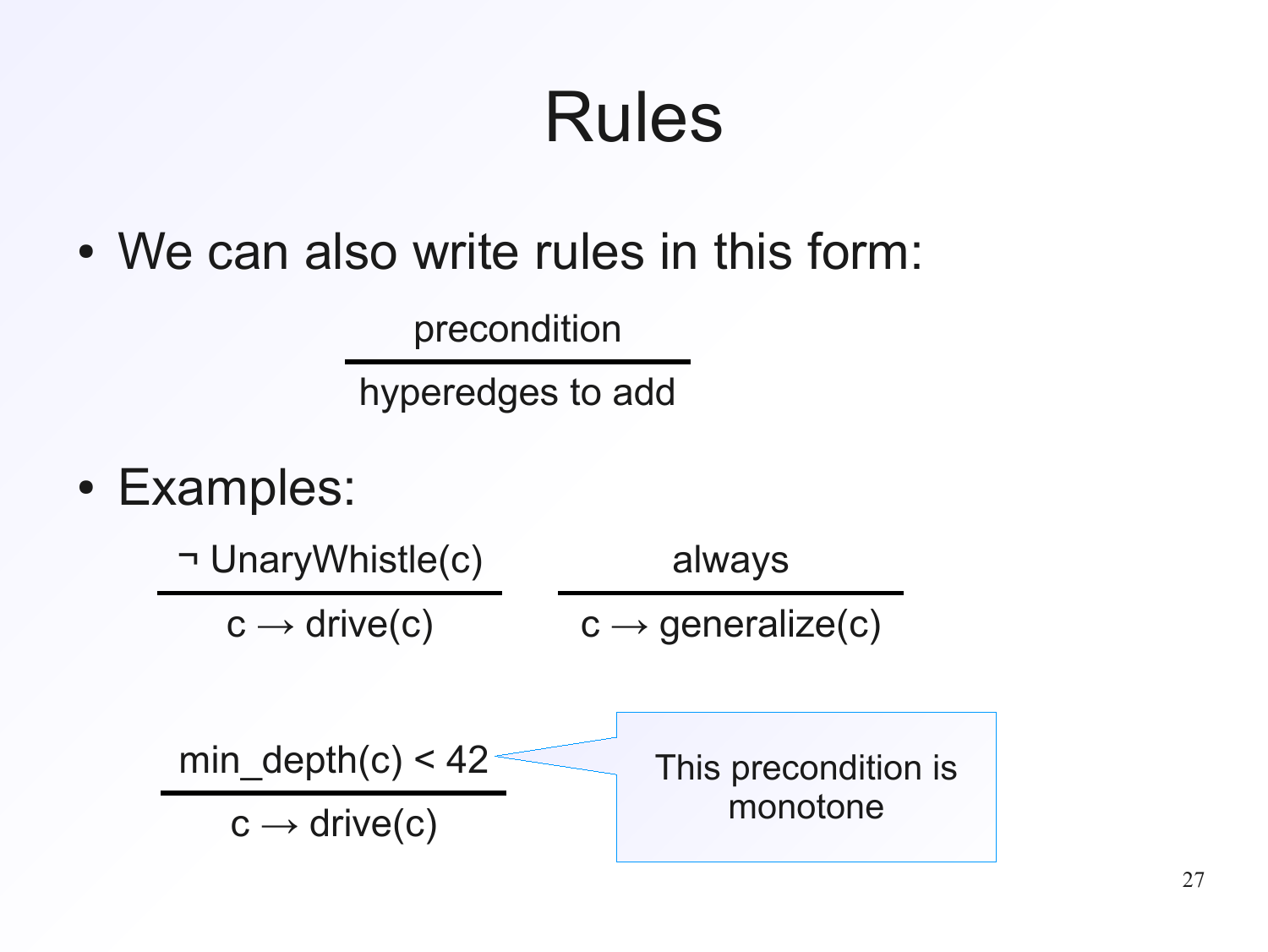# Binary Whistles

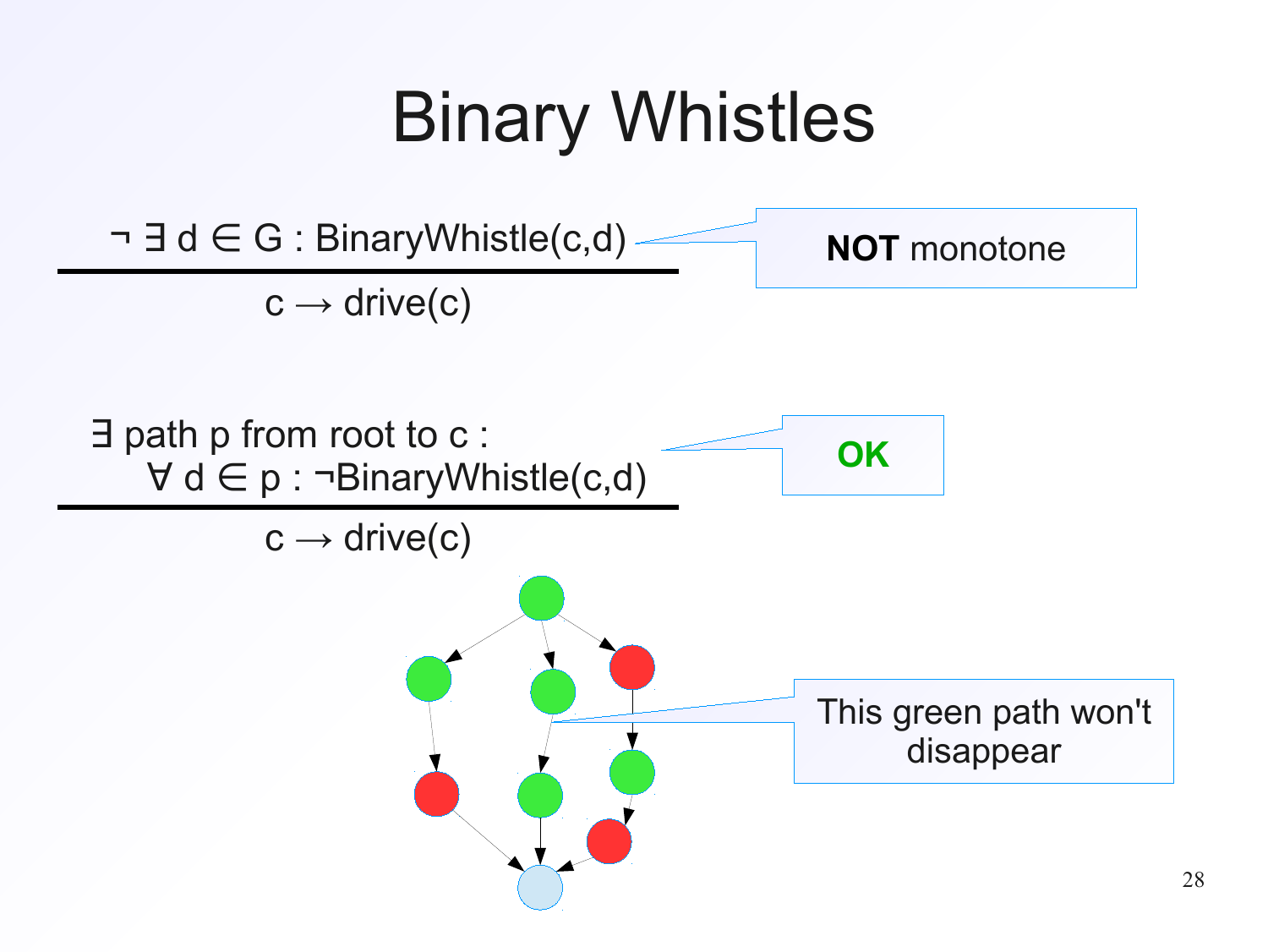# Overgraph Truncation This incomplete node is useless

We should remove all incident hyperedges

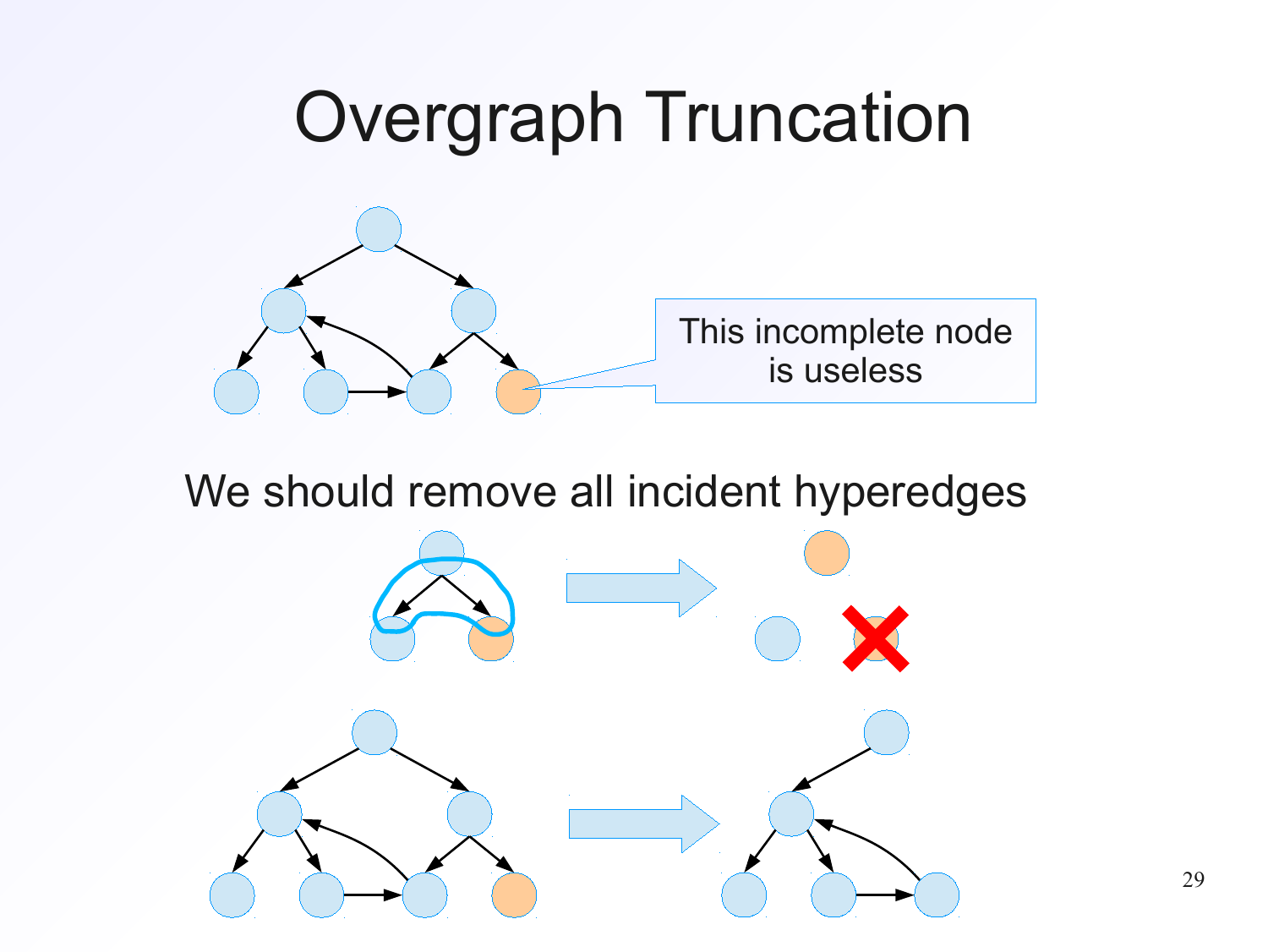# Residualization



Building a full set of graphs should be avoided!



We will represent residual programs as **trees with back edges** (i.e. no subprogram sharing)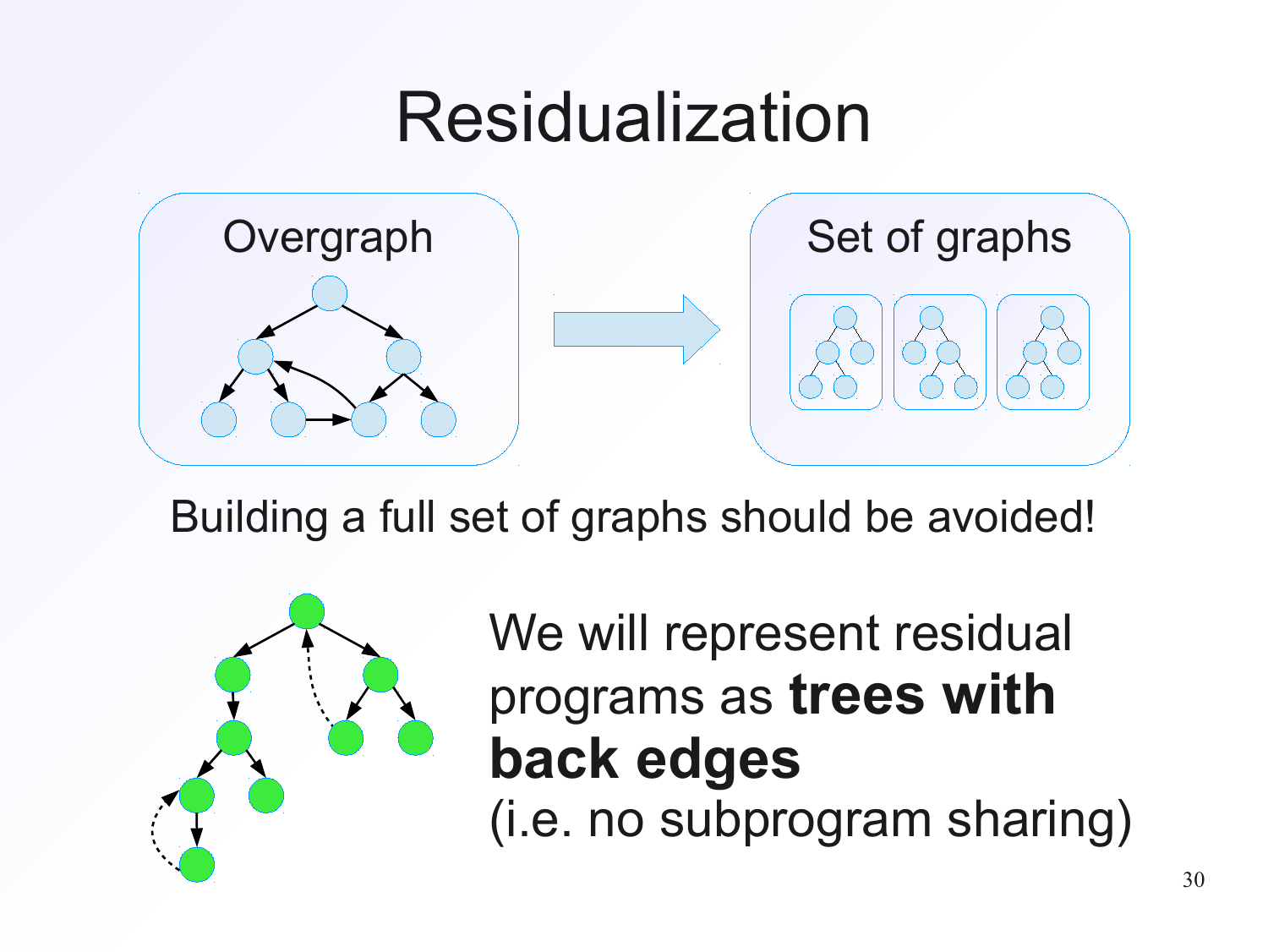# Naive Residualization Algorithm



Convert Overgraph into an Overtree  $\frac{1}{2}$ and then convert it into a set of trees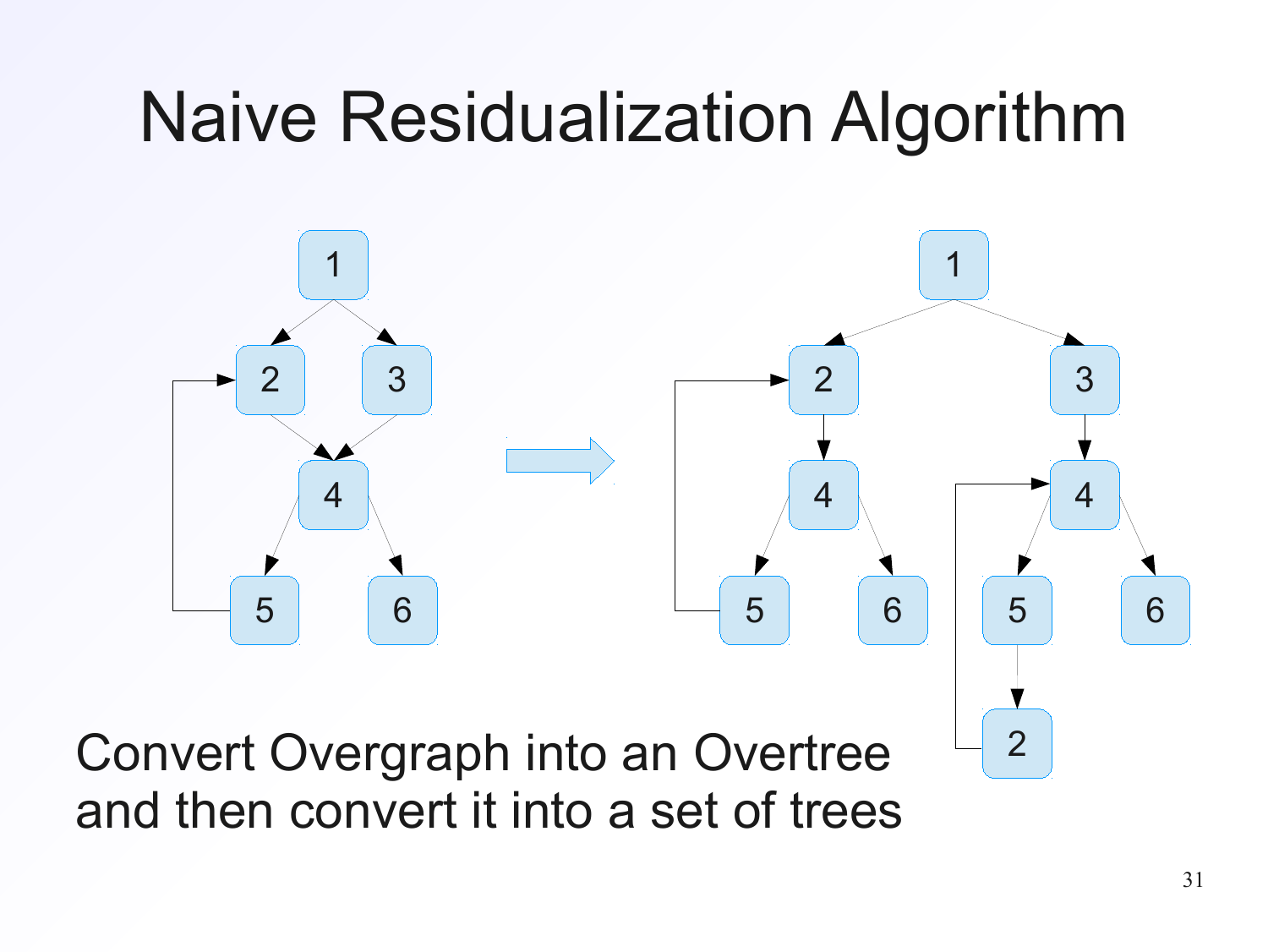# Naive Residualization Algorithm



Convert Overgraph into an Overtree  $\frac{1}{2}$ and then convert it into a set of trees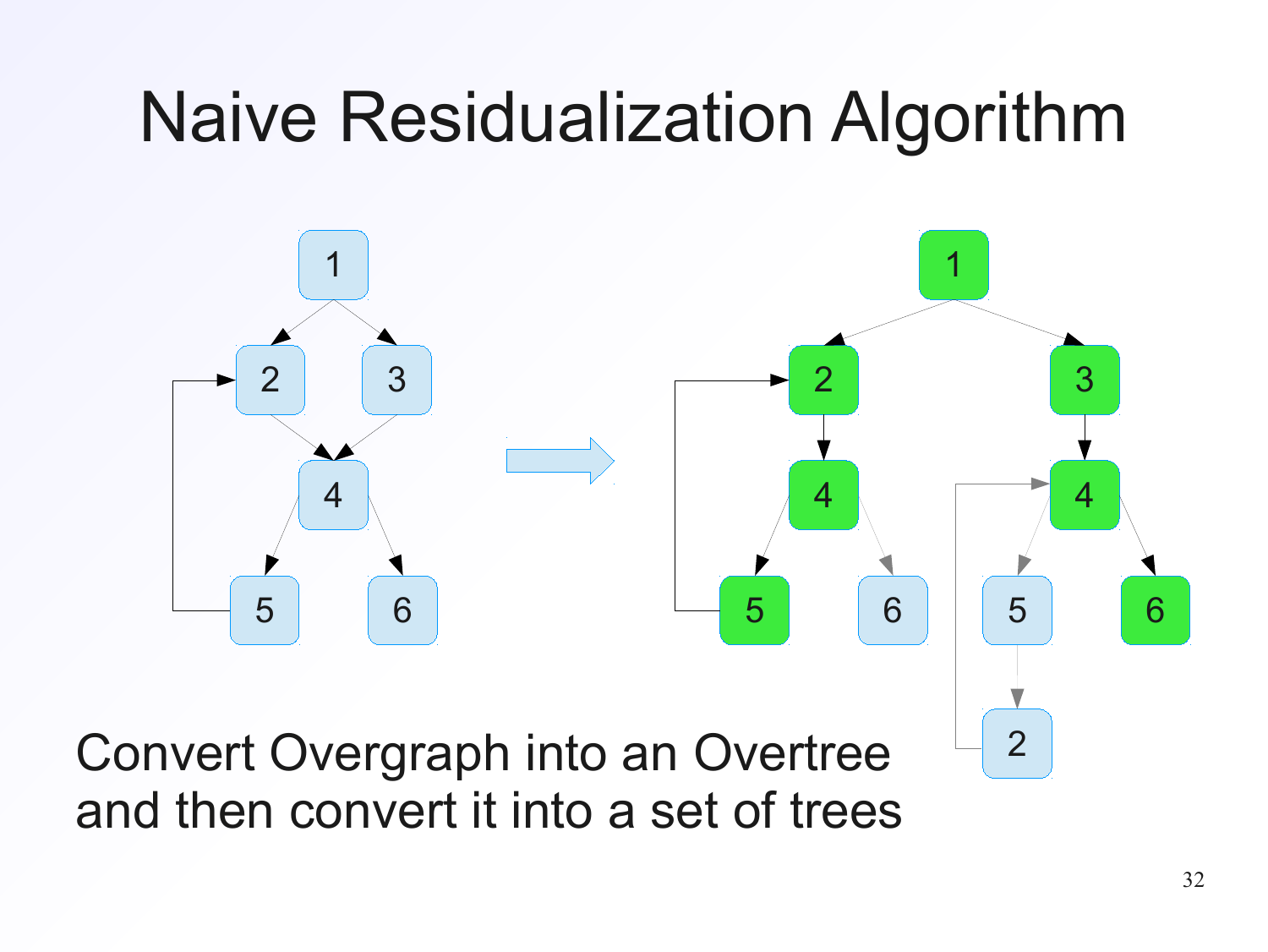# Suboptimality



Idea: Cache intermediate results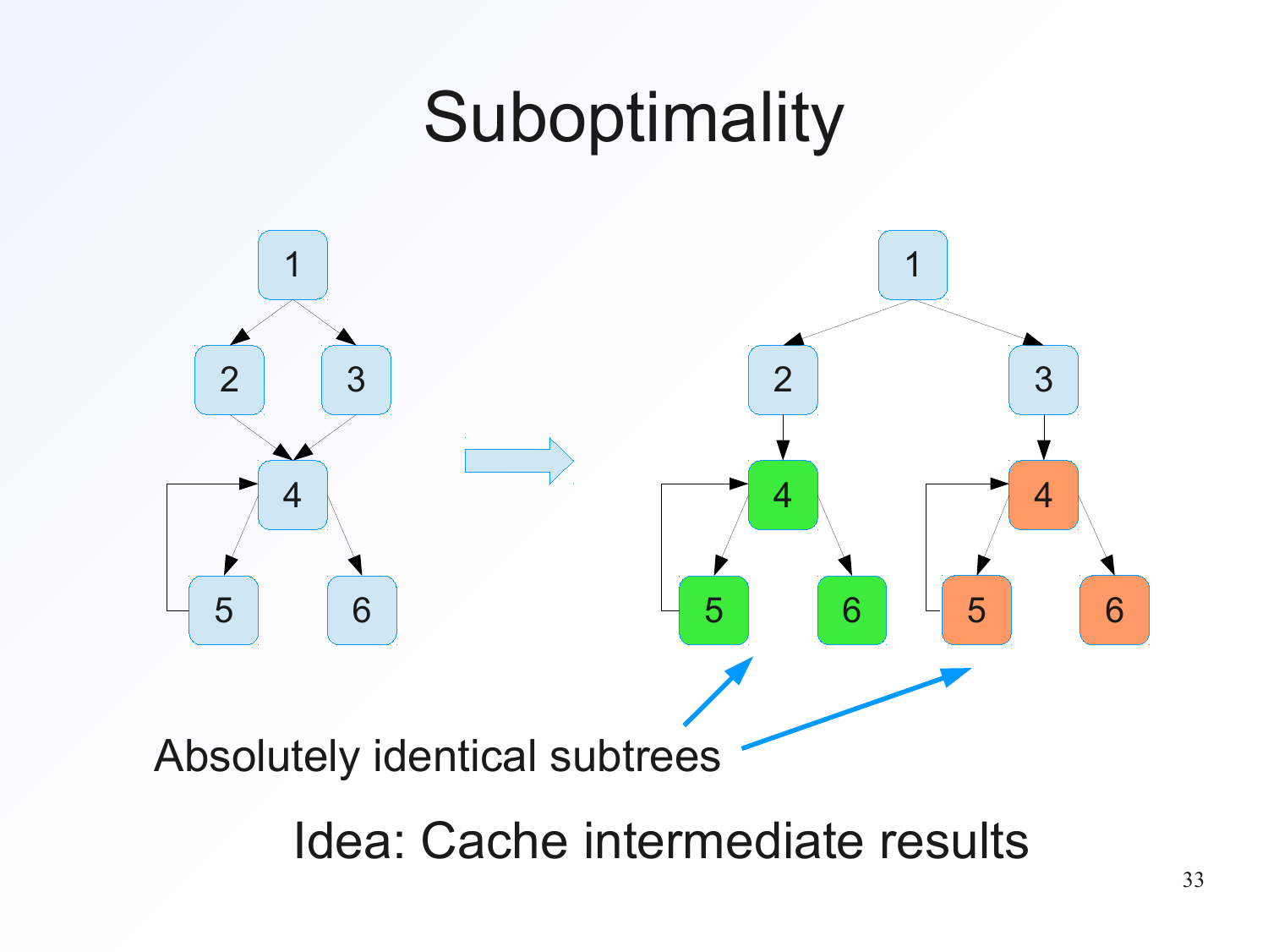

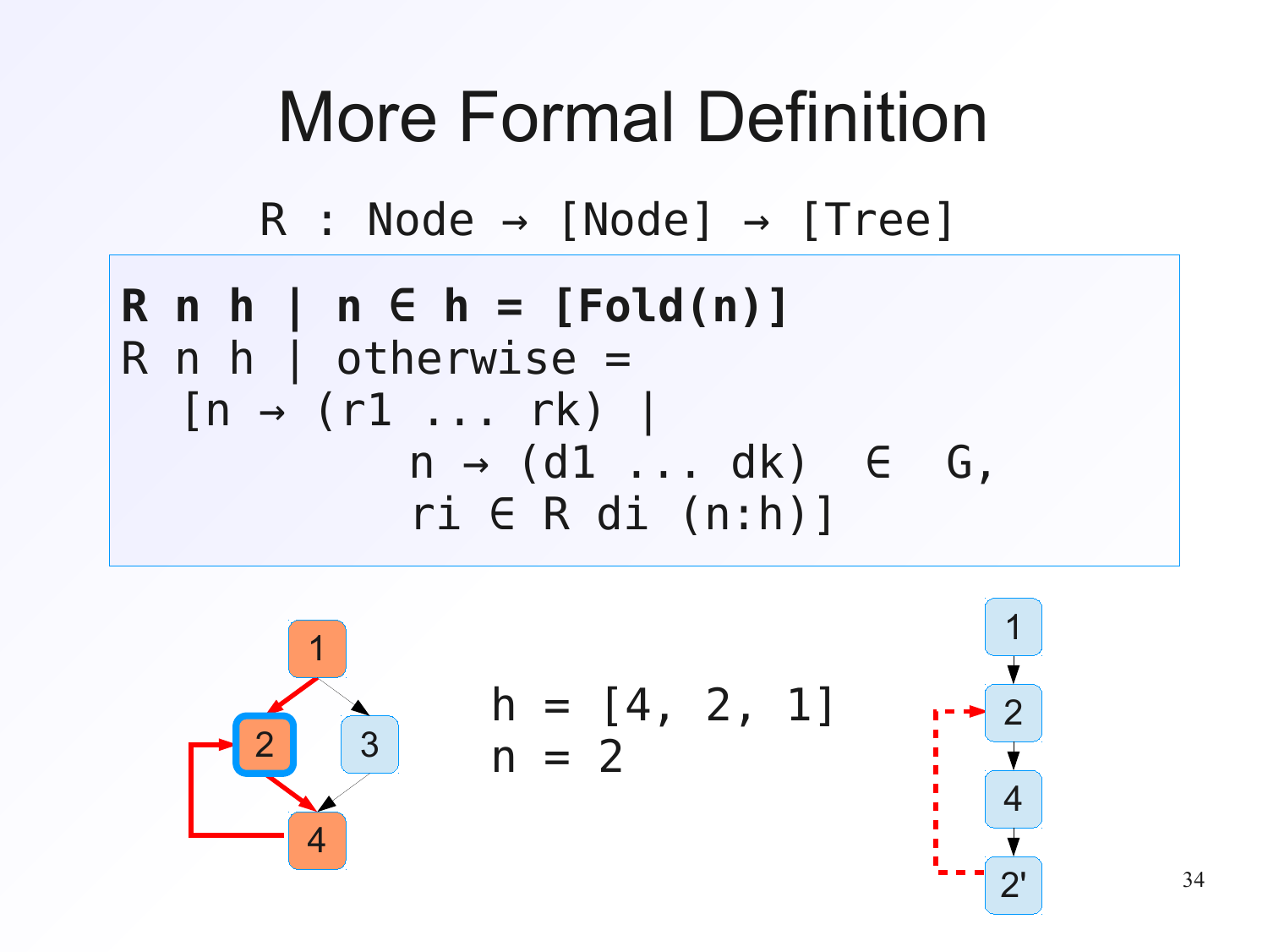



|  | $h = [2, 1]$<br>$n = 4$ |  |
|--|-------------------------|--|
|  | R 2 [4, 2, 1]           |  |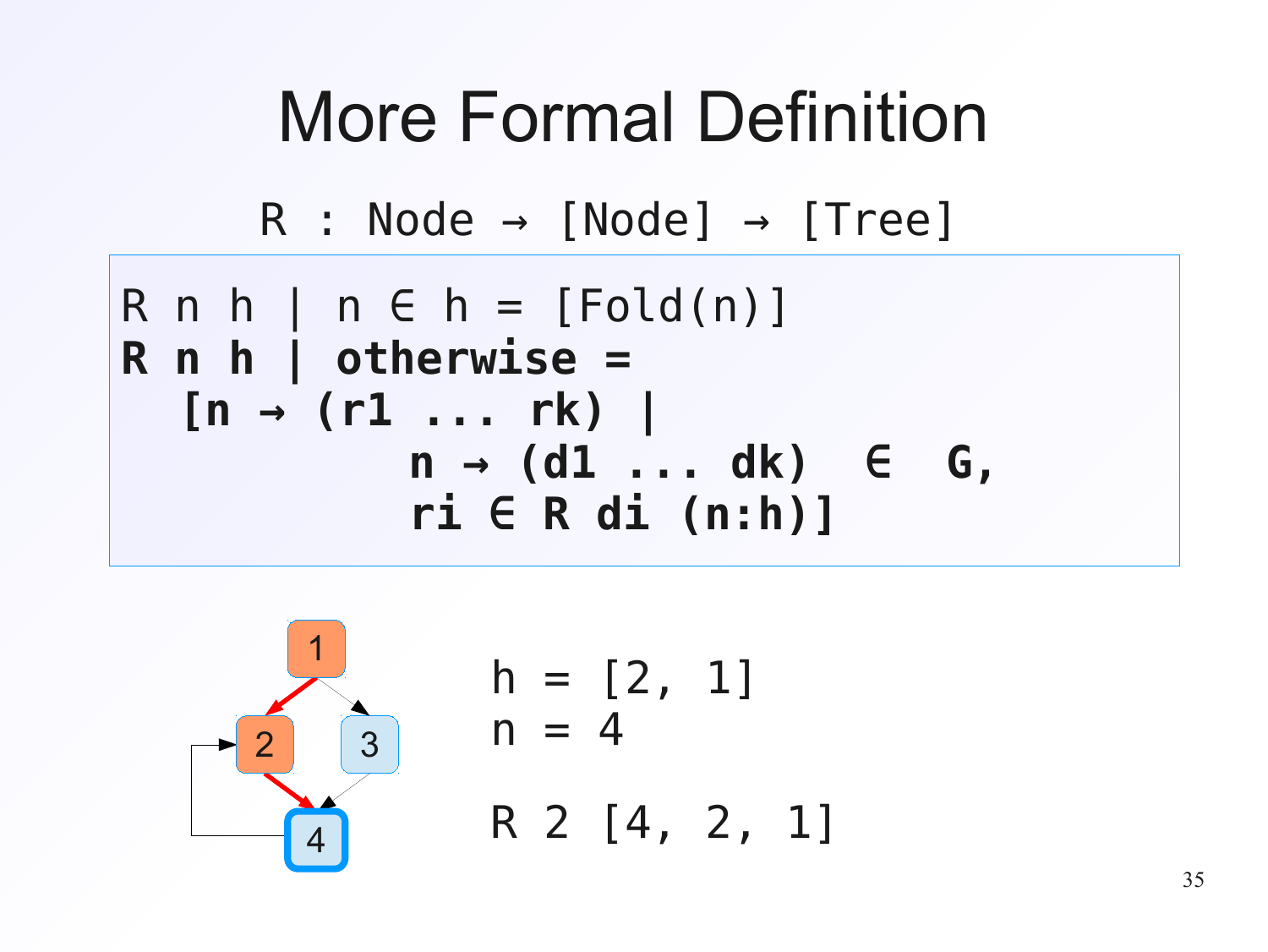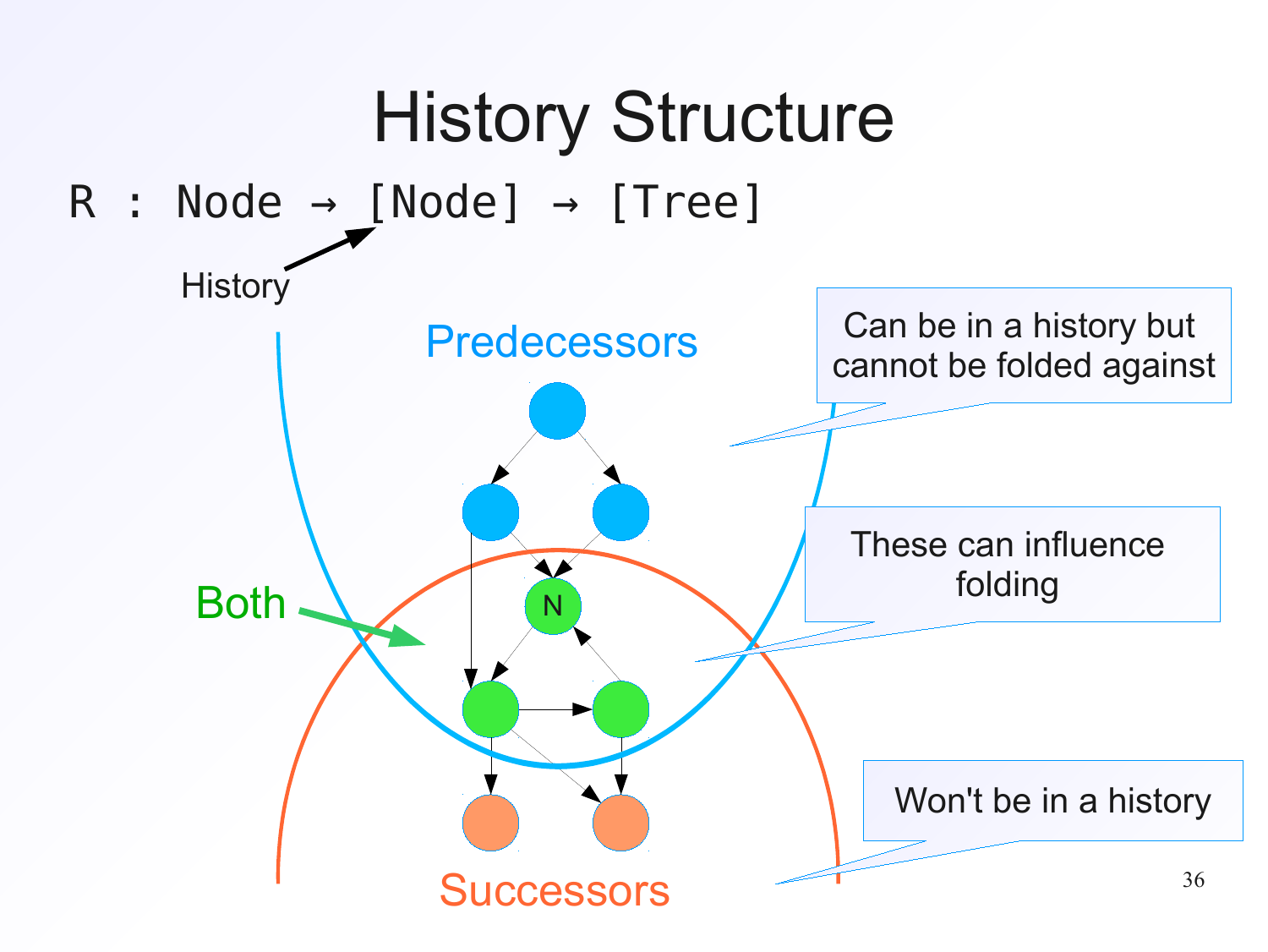# Enhanced Residualization

• Removing pure predecessors from history won't change the result

 $R$  n h = R n (h ∩ succs(n))

• Let's rewrite residualization algorithm this way:

R n h | n ∈ h = [Fold(n)] R n h | otherwise = [n → (r1 ... rk) | n → (d1 ... dk) ∈ G, ri ∈ R di (n:h ∩ succs(di))]

• Now we can just apply memoization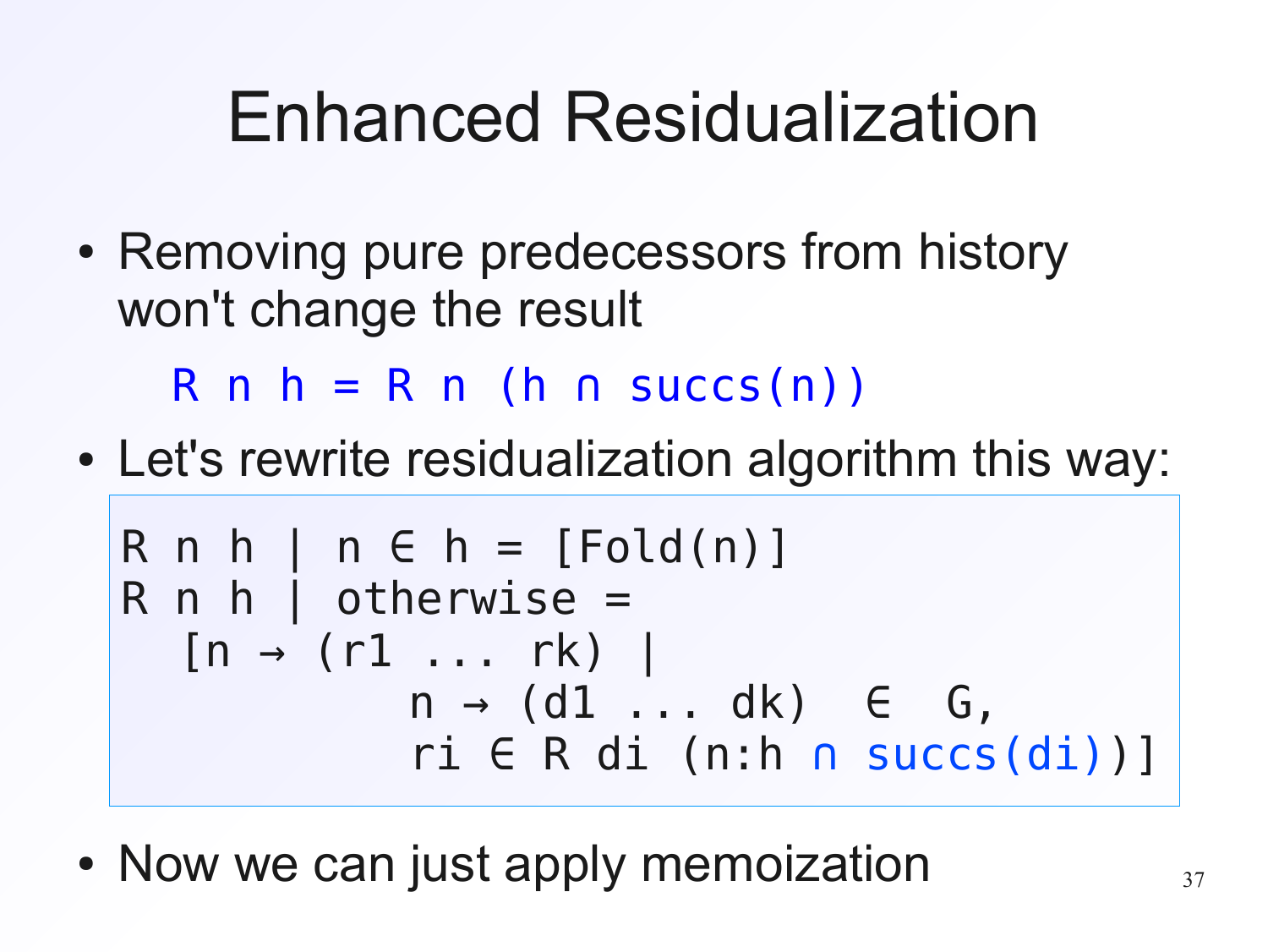# Evaluation of Residualization Algorithms

• Caching improves performance



38 • But the algorithms produce trees with back edges Turned out it is not very useful for most tasks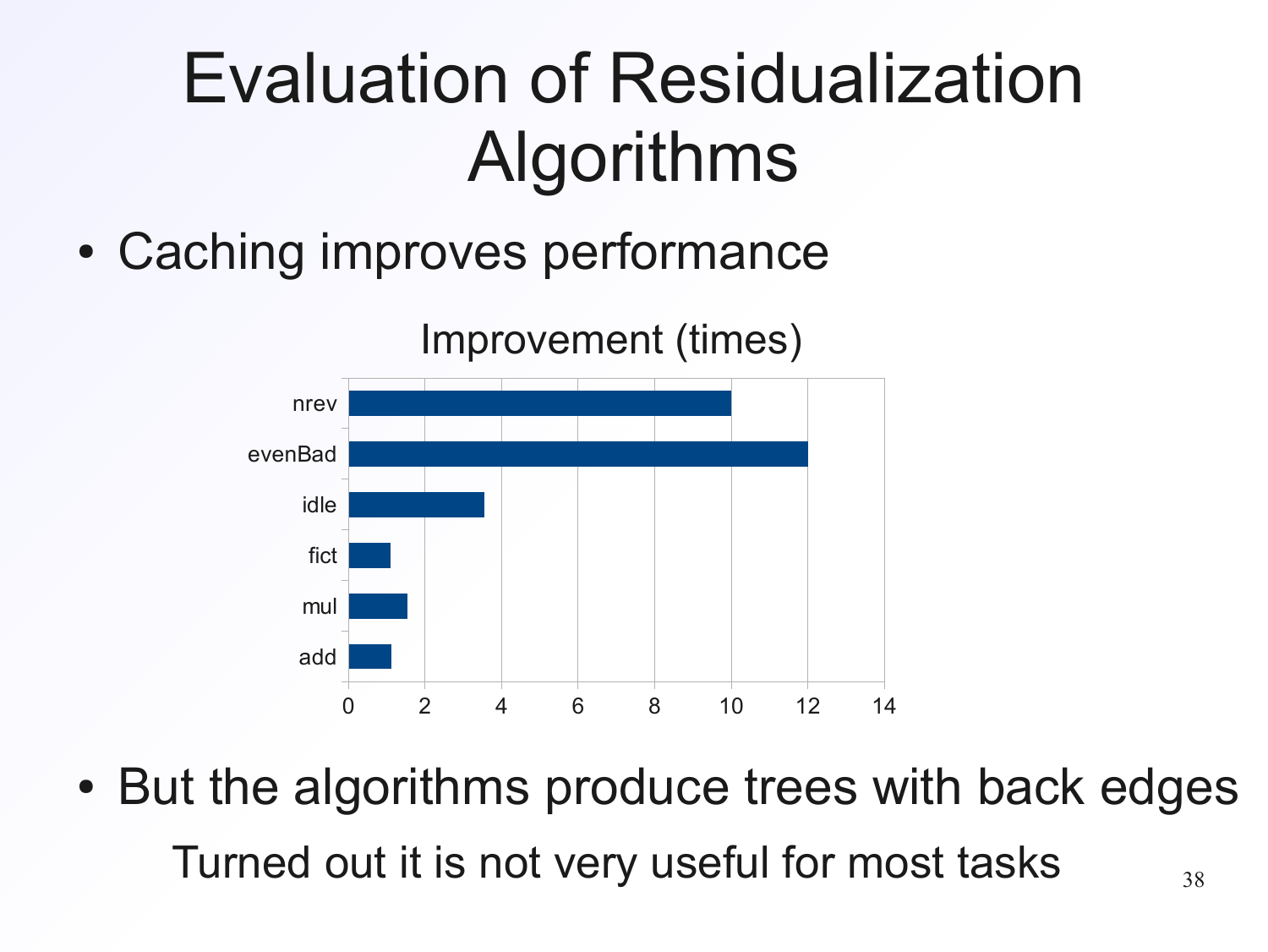# Example: Counter Systems

- The task is to find the minimal proof of a counter system's safety
- A proof is a **graph**, not a tree with back edges
- MRSC uses **cross edges** to simulate graphs
- But overgraphs may be still useful because they enable **truncation**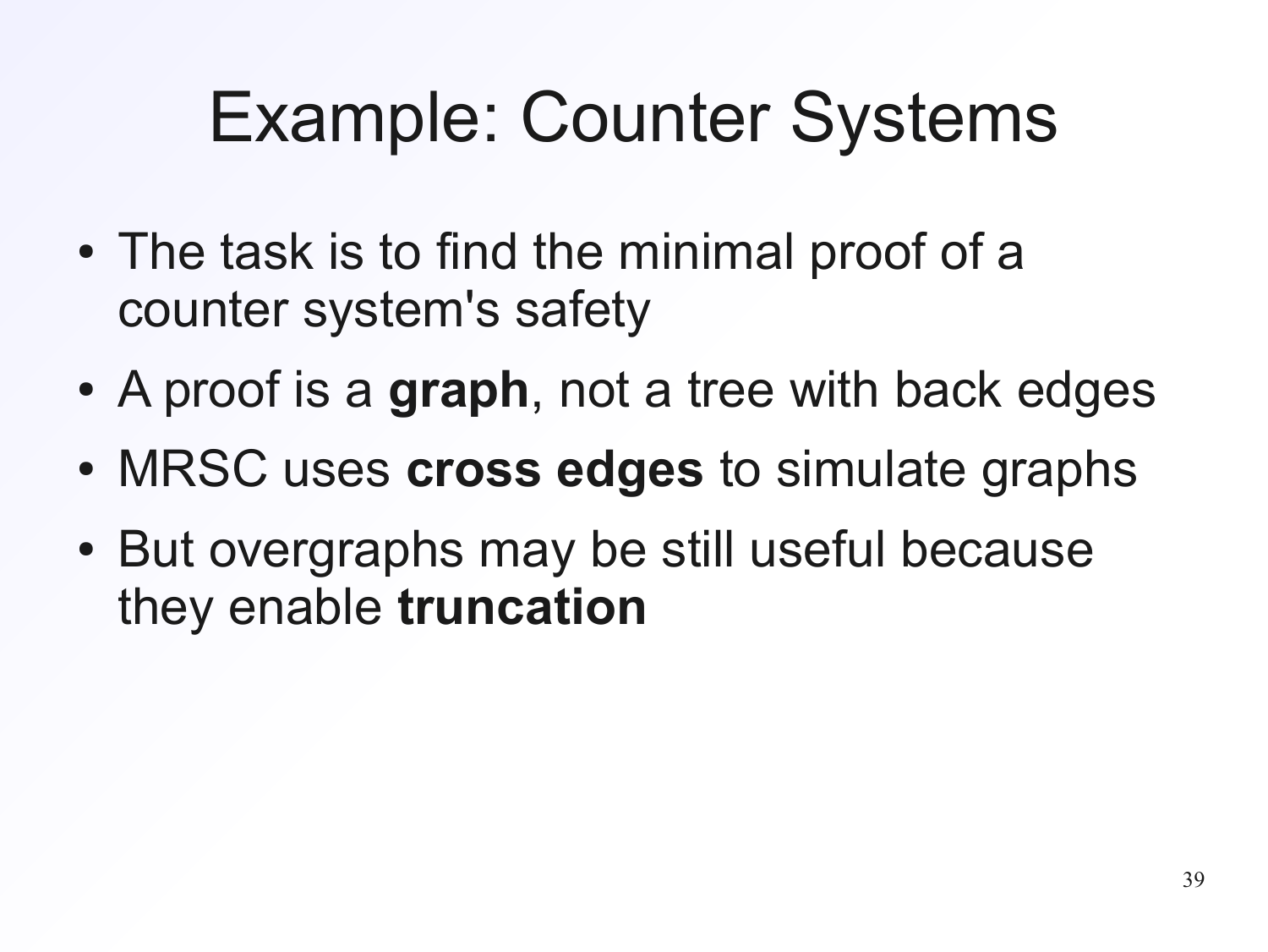# Experiment with Counter Systems

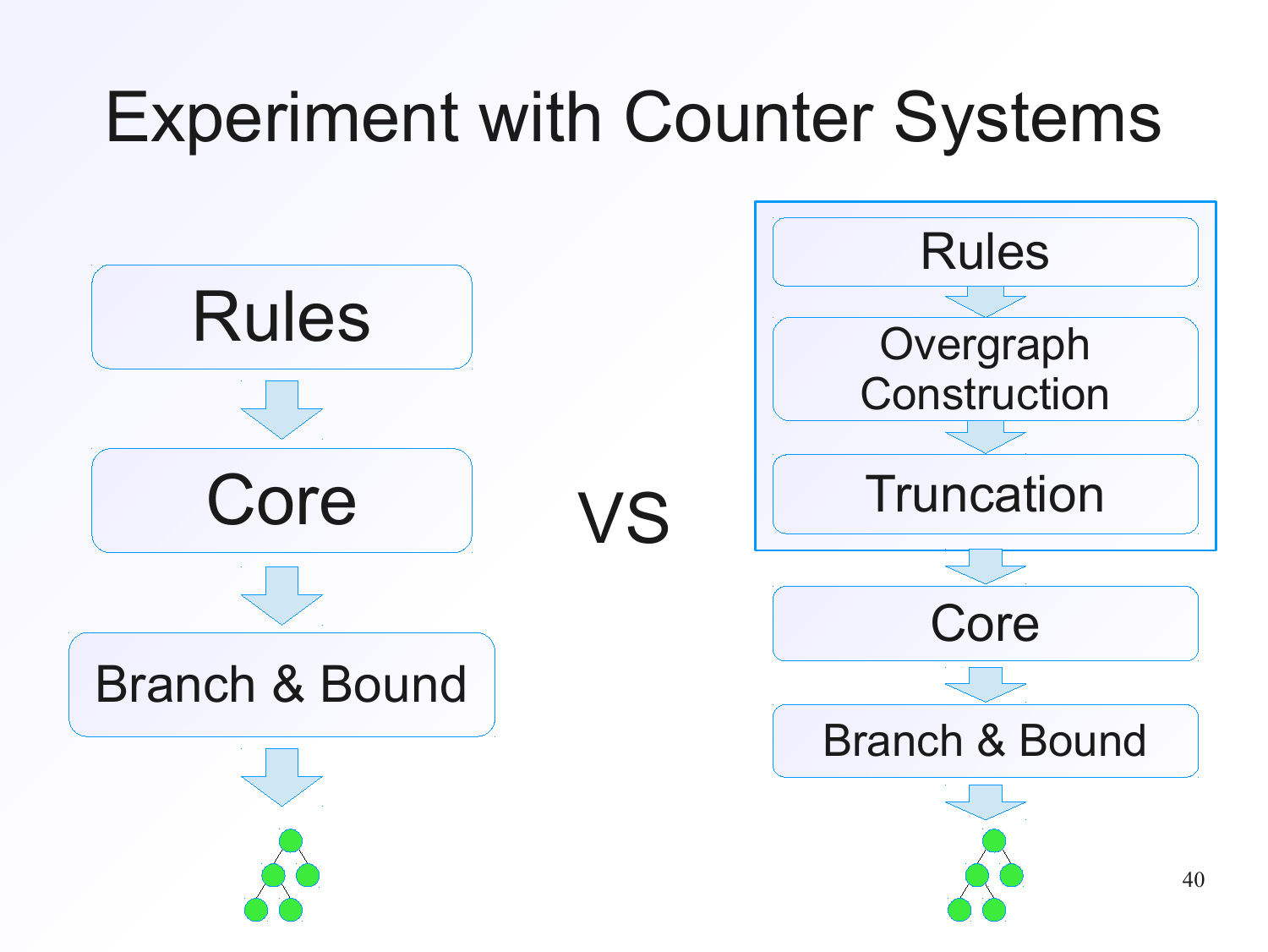# Experimental Results

Improvement (times)



(in terms of the number of visited nodes)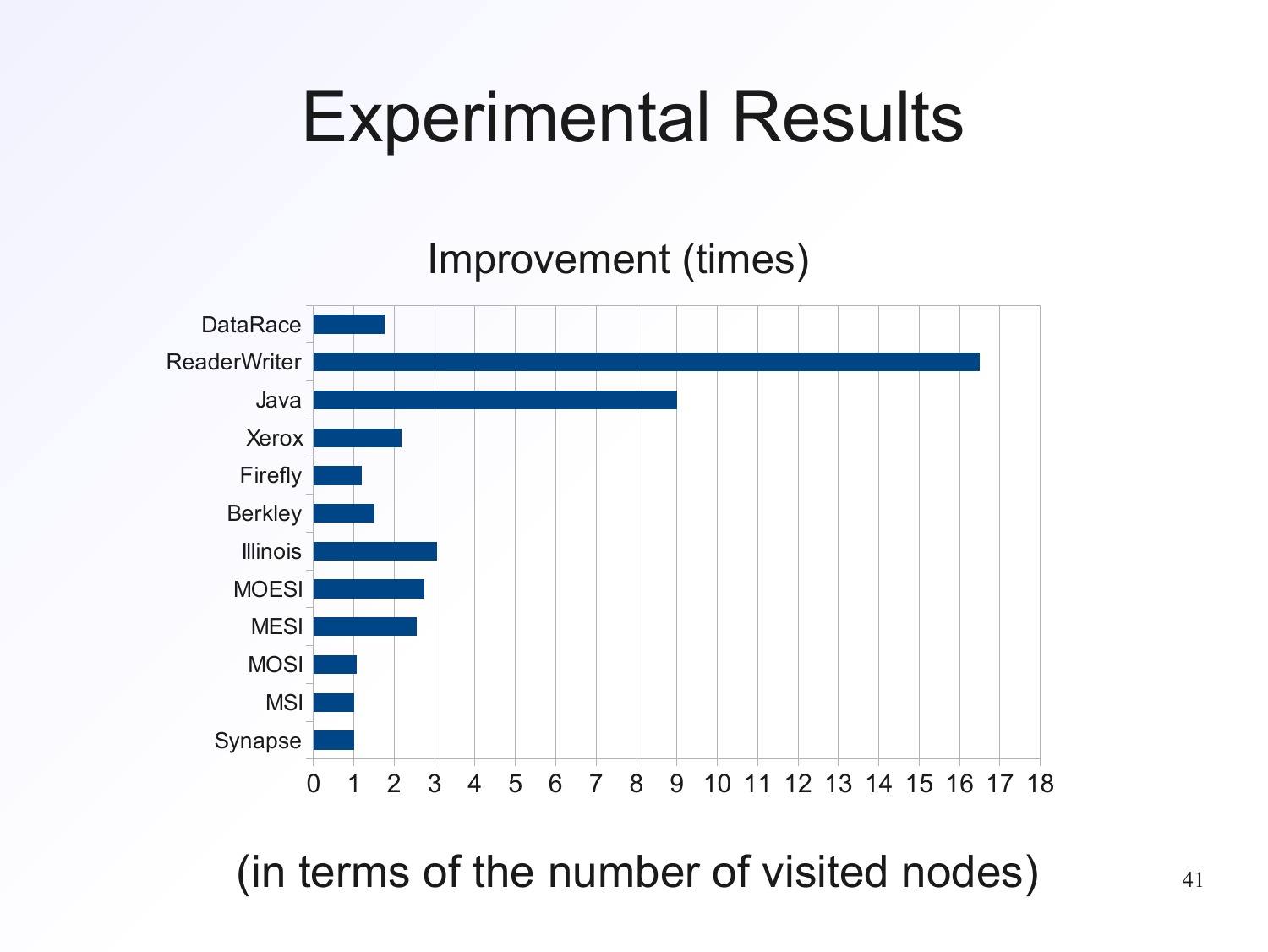# Why overgraphs were useful?

- We could compute **sets of successors**
- We could **truncate** an overgraph

An overgraph contains a lot of **information** about relations between configurations

This is even more important than its compactness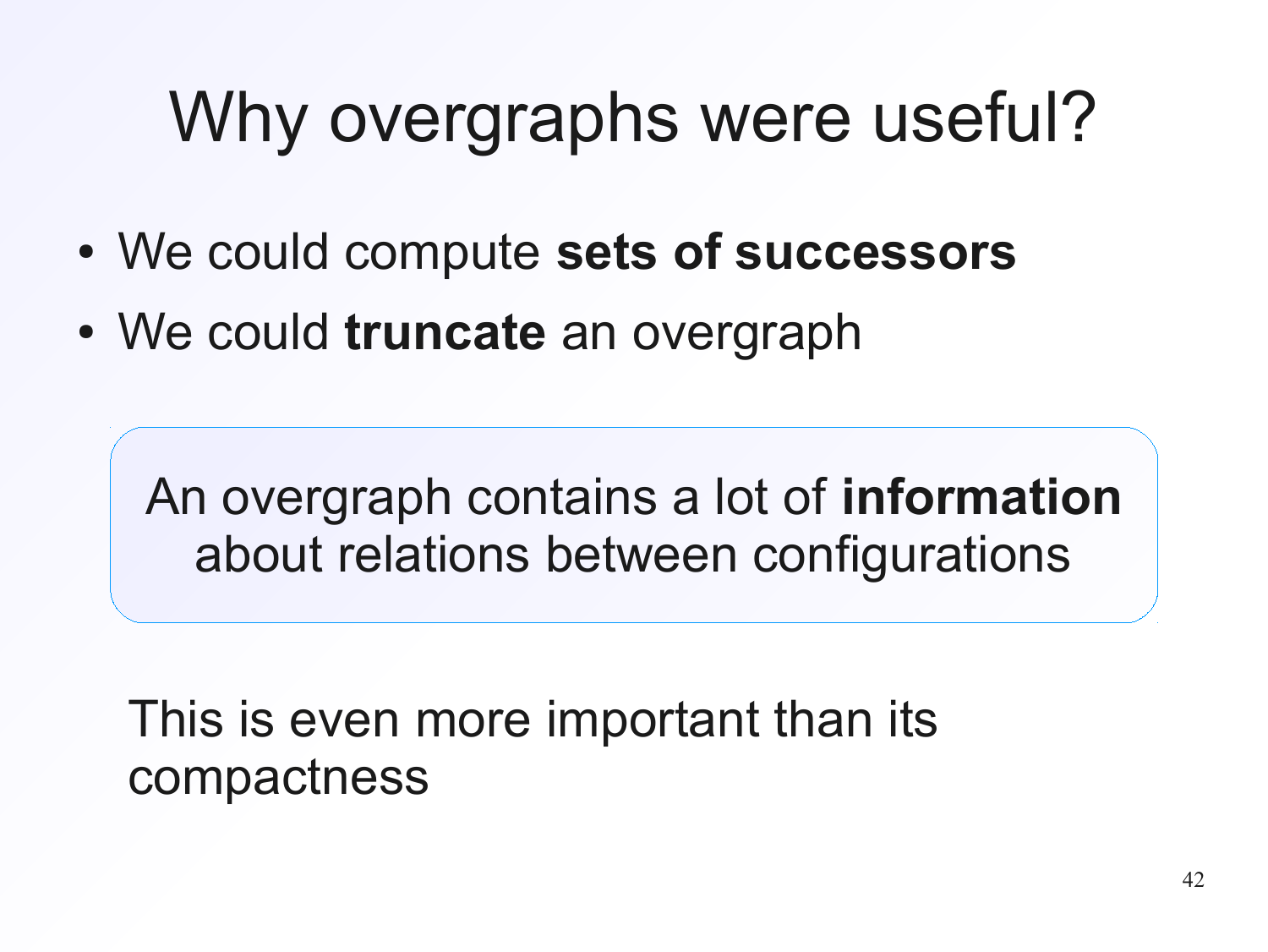# Further Work

- Experiments with subgraph-producing residualization algorithms
	- need graph-based language
	- tree-producing algorithm seems unsuitable for real-world tasks
- Searching for heuristics (whistles etc) useful for overgraph representation
- Applying overgraphs to higher-level supercompilation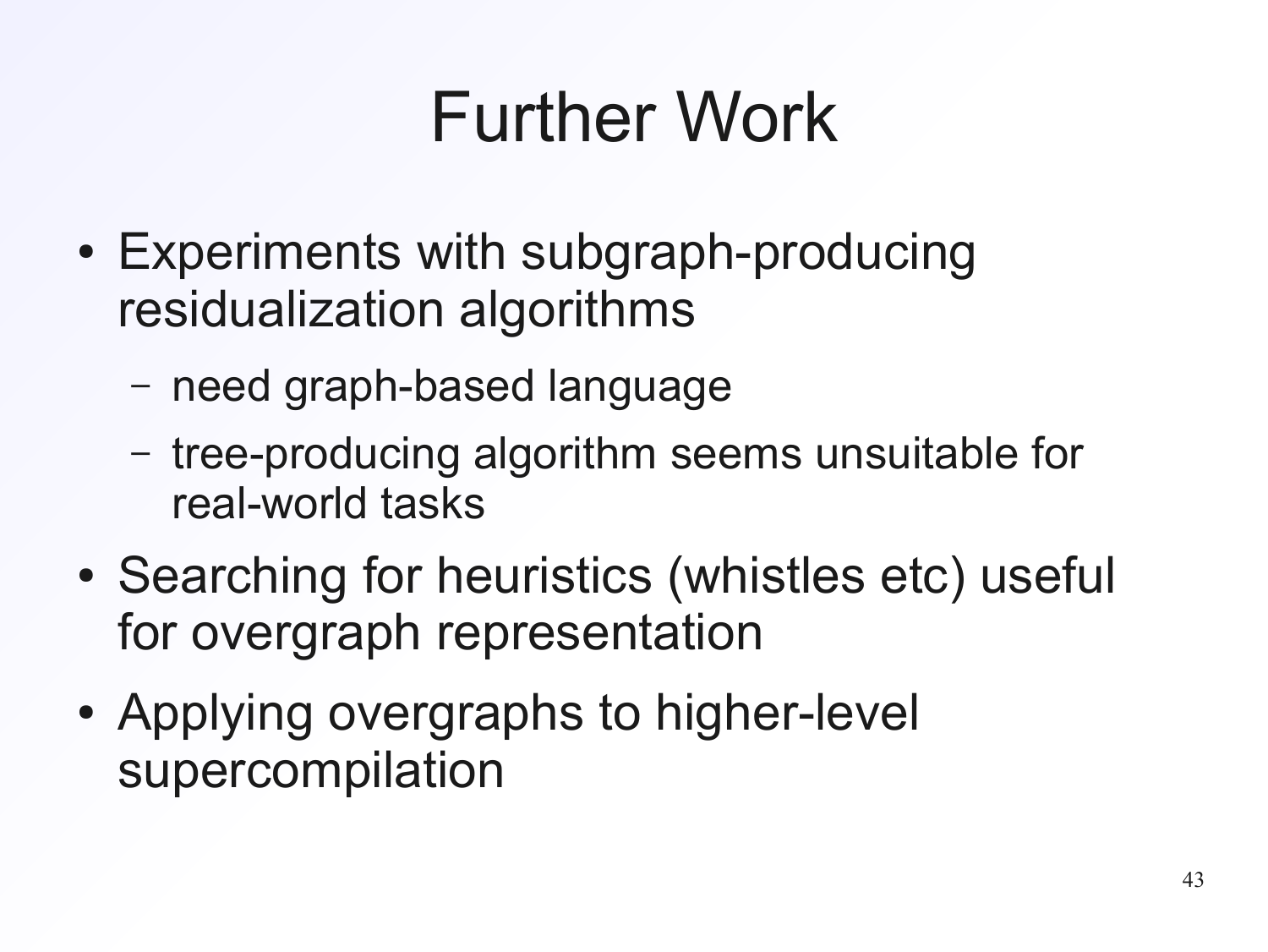# Conclusions

We suggested the Overgraph representation

- An Overgraph is a very compact representation
- Rules, Whistles and Residualization were generalized to Overgraphs
- The implementation has shown its usefulness
	- Caching residualization algorithm
	- Truncation for counter systems
- Overgraph contains a lot of information, so it is possible to analyze multiple graphs at once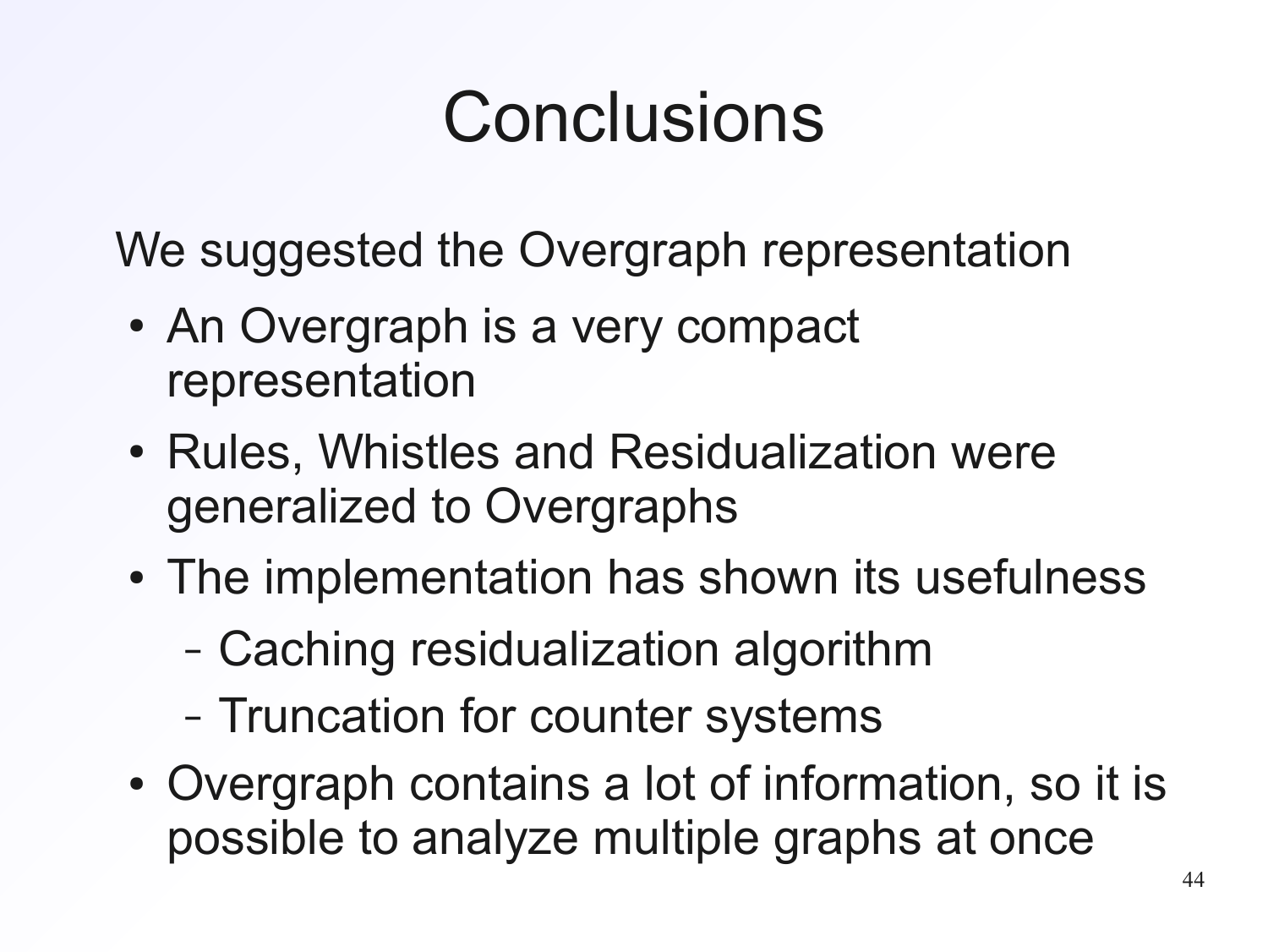Please return to the previous slide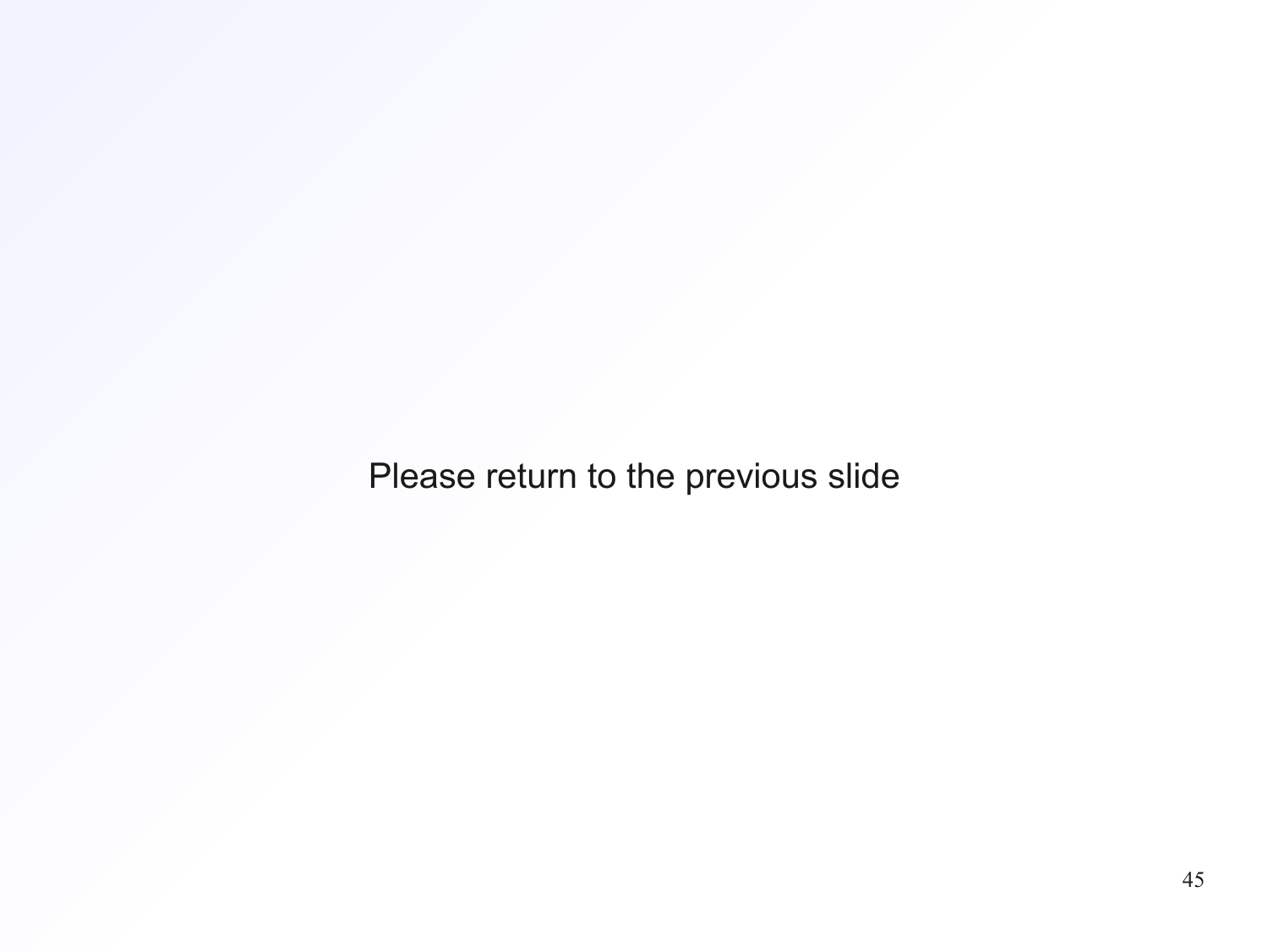# **Correctness**

• It is possible that not all of the trees extracted from an overgraph represent correct programs



• Usually it is not a problem for single-level supercompilation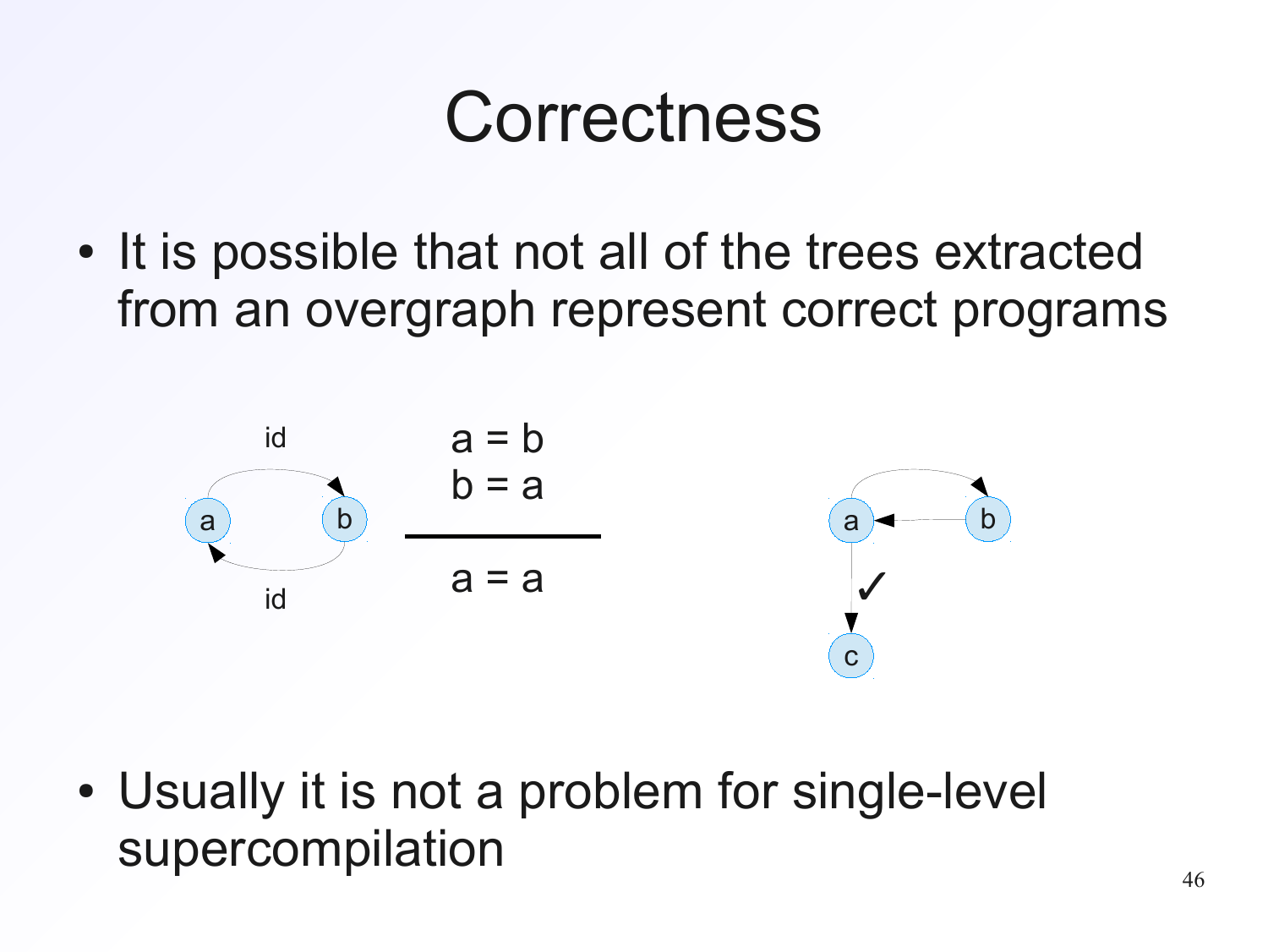# Language used in experiments

• The language is essentially based on trees with back edges



- Higher order
- Explicit fixed point combinator
- No let-expressions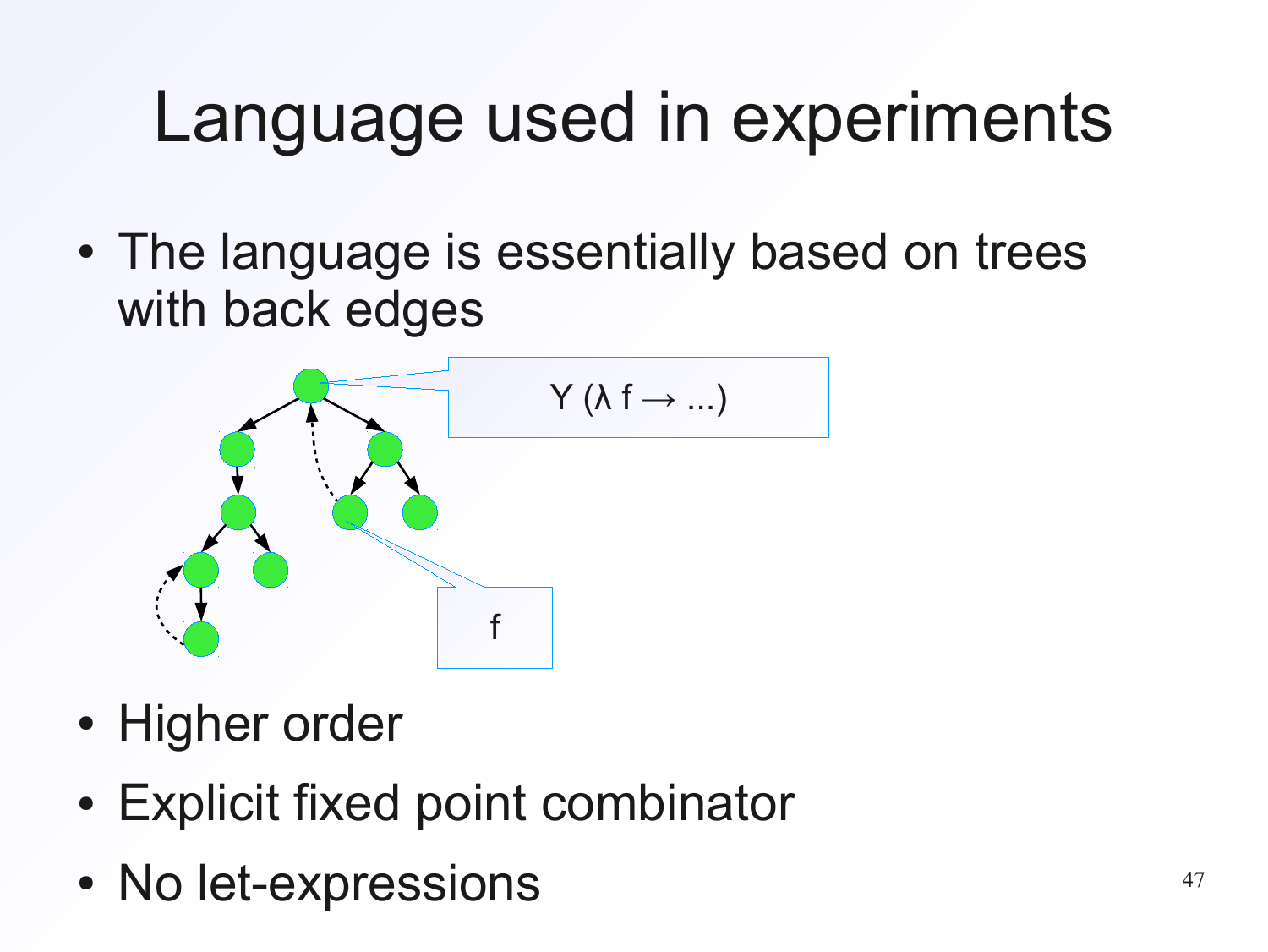# Overgraph vs E-PEG

- Essentially the same idea applied to different domains
- We work with functional languages, so we have a clear recursion rather than incomprehensible cycles
- We don't have symmetric equalities
- We decided to residualize to trees, they naturally "residualize" to graphs
	- Should we do the same?